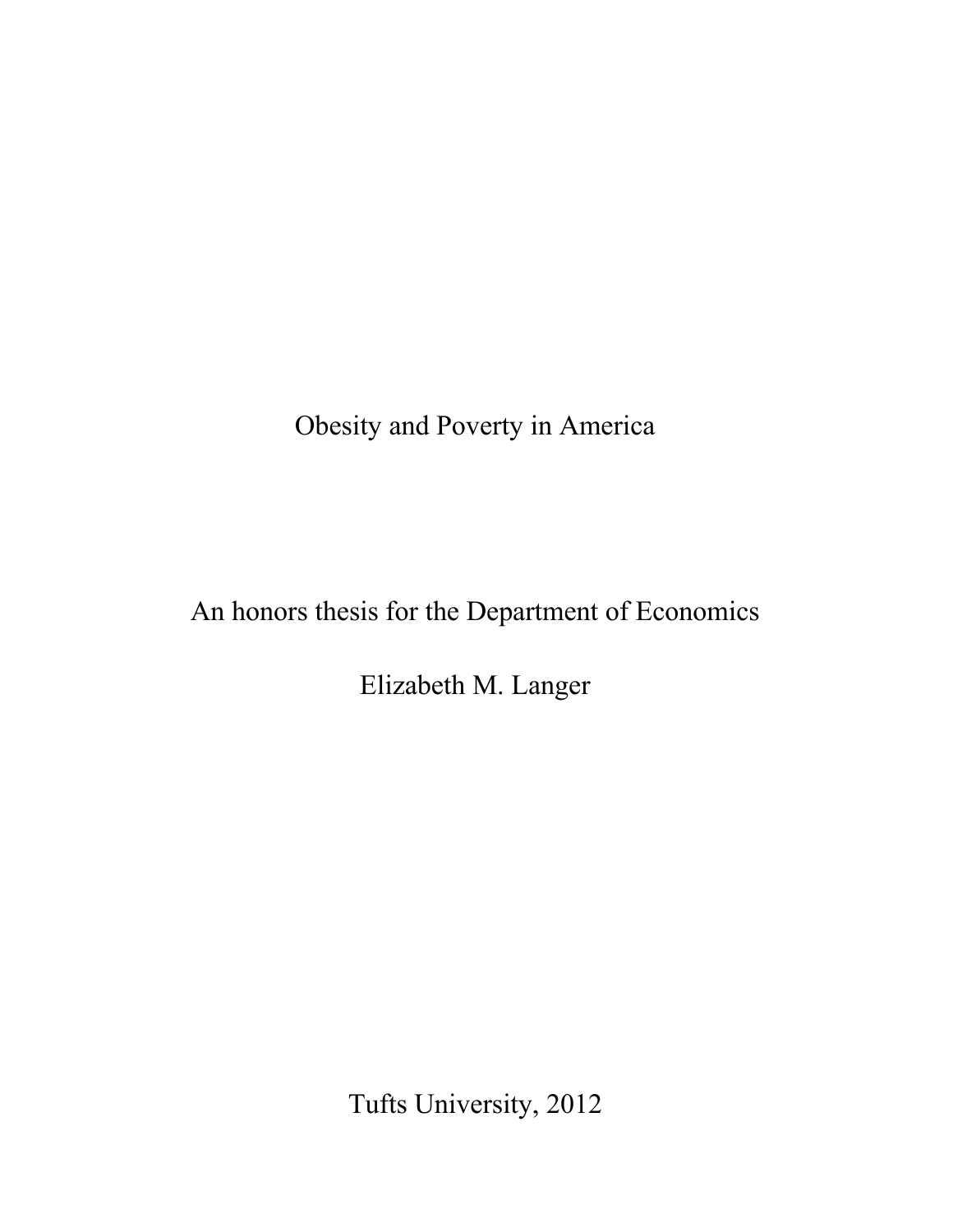#### I. INTRODUCTION

While the great majority of countries in the world struggle with the malnourishment of the population under the poverty line, several developed countries, especially the United States, face a very different situation. Historically, the waistline signified social status; a well fed, larger person displayed his riches around his midsection. In our current age of organic foods and expensive nutritionists, to be rich is often to afford to be impossibly skinny. Is the opposite also true?

This thesis looks at the relationship between poverty and obesity in the United States over a fifteen-year period at the macro state level. The data, spanning all fifty states from 1995 to 2009, is collected from several sources and databases and includes various indicators of poverty such as the percent of a state's population below the poverty line, food stamp prevalence, and crime. These variables also relate to income inequality in the state. The obesity variable is designated as the percent of the population with a Body Mass Index (BMI) over 30, which uses height and weight in calculating the generally accepted measurement of obesity.

By using poverty indicators, obesity levels, and other explanatory variables, this thesis aims to prove that poverty has been a significant contributor to the obesity epidemic in America. Unhealthier foods are perceived to be less expensive due to marketing and availability. Whether this is a correct assumption or not, the poor among others are over-feeding themselves with lowcost, fatty calories and becoming obese. According to a lecture given by Robert Lustig, MD in 2009, foods filled with sugar, especially high fructose corn syrup, have been created and modified to be less expensive; this has contributed to a significant increase in obesity over the past thirty years. Figure 1 shows the kilocalories per capita per day of sugar and sweeteners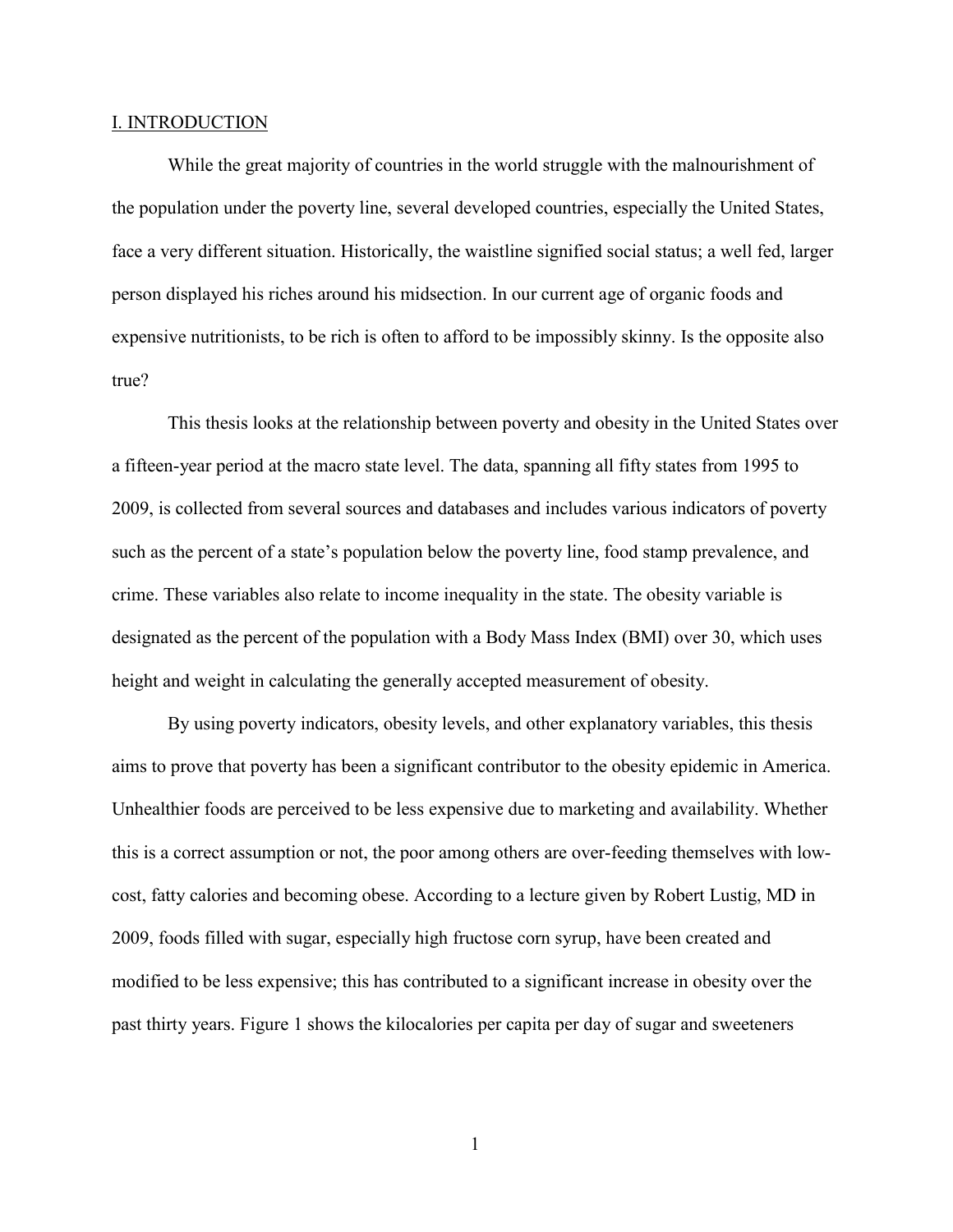consumed by Americans each day from 1995 to 2007.<sup>1</sup> Compared to a USDA recommended total food consumption of 2400 to 3000 kilocalories per day, one can see that the average American is consistently allotting about a fourth of his or her kilocalorie consumption to sugar and sweeteners.<sup>2</sup>

This paper will also look at the level of physical activity to determine if sedentary lifestyles contribute to obesity. Education is another factor to incorporate; those without the general knowledge gained from higher education of how food intake can affect their bodies may not know how to change their behavior to reduce their chances of becoming obese, or they may be more passive about it. Lastly, year variables are included to pick up remaining factors resulting from differences in the states from year to year.

# II. LITERATURE REVIEW

A detailed review of existing literature is essential in studying the relationship between obesity and poverty.

Shenkin and Jacobson (2010) use the policies of the Food Stamp Program to observe the effect of poverty on obesity and other weight-related diseases. Shenkin and Jacobson (2010) conclude that impoverished people are more likely to consume overly sugary foods and drinks, which is why these groups are more likely to suffer from health issues related to obesity and diabetes. Sugar and sugar substitutes which do not add nutritional value cause tooth decay and obesity in children, and Shenkin and Jacobson (2010) find that those who use food stamps purchase 40% more sugar-sweetened beverages than the average consumer.

<sup>&</sup>lt;sup>1</sup> [http://faostat.fao.org/site/609/DesktopDefault.aspx?PageID=609#ancor](http://faostat.fao.org/site/609/DesktopDefault.aspx?PageID=609)

<sup>&</sup>lt;sup>2</sup> <http://www.nhlbi.nih.gov/health/public/heart/obesity/wecan/downloads/calreqtips.pdf>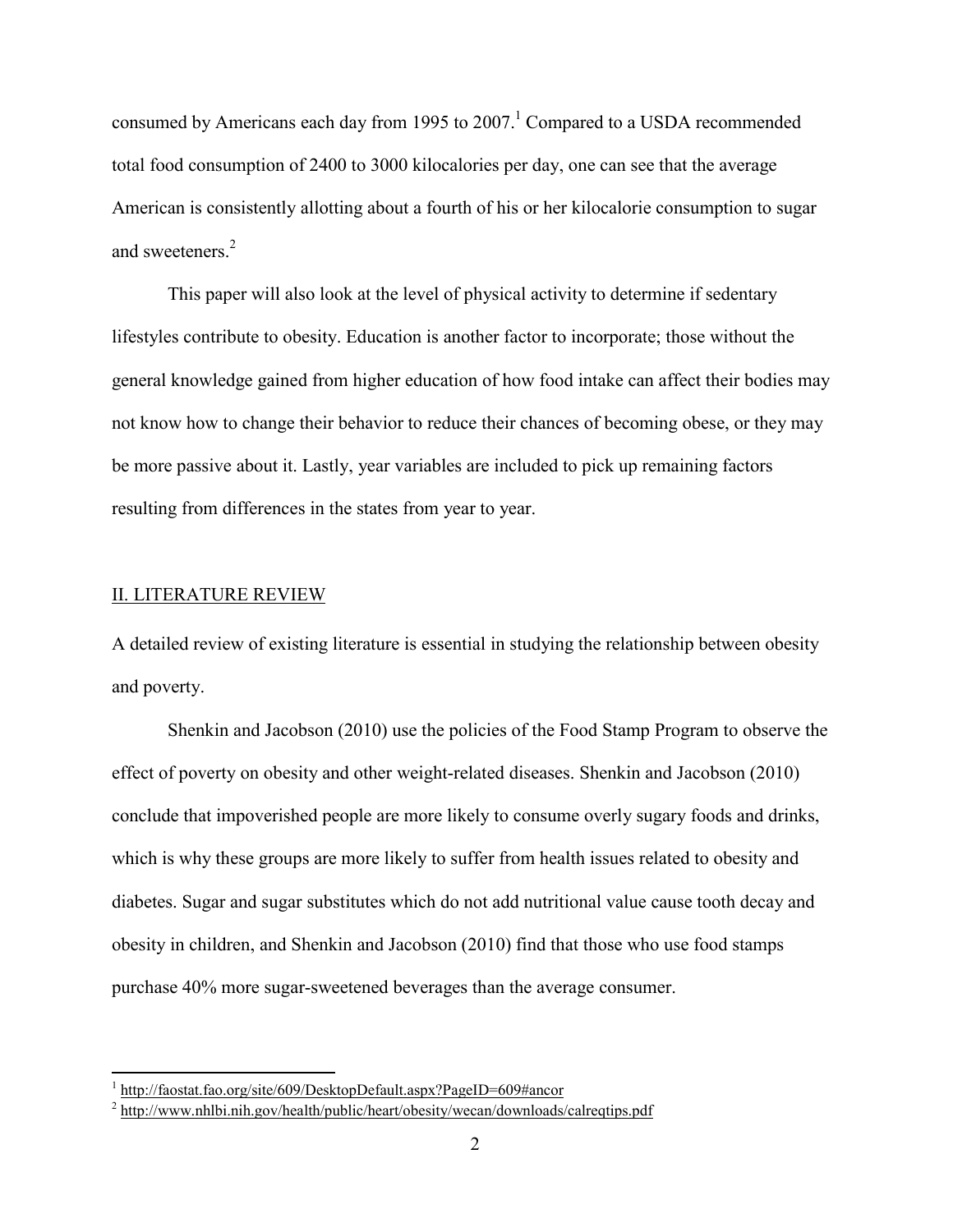Even though the Supplemental Nutrition Assistance Program (SNAP), which runs the Food Stamp Program in the US, has been trying to promote healthy and low-cost diets, the outcome does not necessarily reflect the goals. Food stamps can be used for all grocery store items except dietary supplements, alcoholic beverages, tobacco products, hot prepared foods, and nonfood items, though this includes junk foods that contribute to expanding waistlines (Shenkin and Jacobson, 2010). They argue that products that can be purchased with food stamps should be reconsidered, yet the food industry might show resistance. For example, removing sugary beverages such as Coca Cola from food stamp purchases might create a great amount of opposition by the giant beverage companies. These companies might use their lobbying power to sway the politics behind the program, suggesting that this type of change cannot be easily accomplished. Additionally, some poverty organizations say that limiting food choices by removing these high-calorie high-sugar beverages is nothing more than discrimination against poor people.

Shenkin and Jacobson (2010) also suggest that food stamp users could be incentivized with monetary reimbursement for each time they buy a healthy item. The government is already taking steps towards providing healthier options within the reach of poorer populations, but more must be done. The government spends \$400 million on constructing supermarkets in poor communities and promoting healthy food options in small grocery stores while encouraging more and more farmers markets to accept food stamps. According to one calculation, the implementation of a 12 cent tax per 12-ounce serving of sugar-sweetened beverages could amass \$15 billion a year, as well as decrease the consumption of these beverages by 10%; however, many strongly oppose a tax that would interfere with the right people have to choose for themselves what they consume. Nevertheless, the United States can take small steps that have the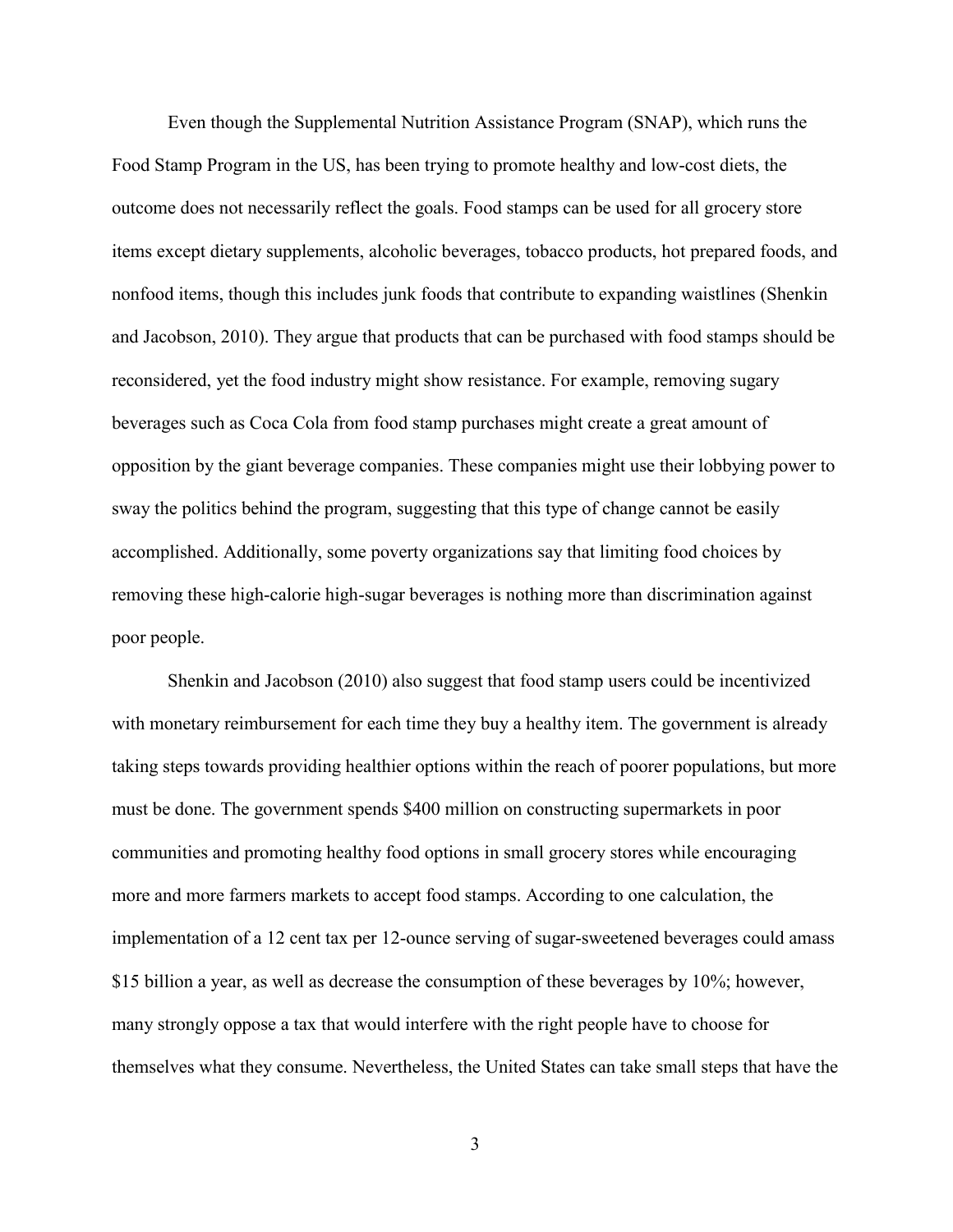potential to impact the obesity crisis greatly, such as clearer labeling of healthy and unhealthy foods.

Pickett et al (2005) consider income inequality among developed countries and its relation to obesity, deaths caused by diabetes, and the amount of calories consumed each day. The study found that for developed countries, income inequality is positively related to obesity prevalence among men and women as well as diabetes, mortality rates, and calories per capita per day. Though this study is at the individual level of observation, it is still significant in understanding the link between obesity and poverty in America.

In developed countries, a quarter of the adult population is obese with a BMI of over 30. In the United States, this rate can exceed 30% in some states. This can be attributed to both environmental and genetic causes; according to Picket et al (2005), environments have the largest impact. Public health leaders try to curb obesity by creating policies to better label foods and promote exercise, but there is only so much governments can do if populations are unwilling to change their habits. Stress may also be an important factor, and in some countries more people are stressed than others based on the labor environment, for example. Anxiety and tension can be aggravated in conditions of low social status, as people feel that they have less of an ability to manage and control their daily actions. Being near the bottom of a socioeconomic hierarchy may be a cause of stress.

Another relevant point this article presents concerns the differences between poorer and richer countries. According to Pickett et al (2005), "during the epidemiological transition, in which chronic diseases replaced infectious diseases as the leading causes of mortality, obesity changed its social distribution—where once the rich were fat and the poor were thin, in developed countries these patterns are now reversed." The article uses the Gini coefficient to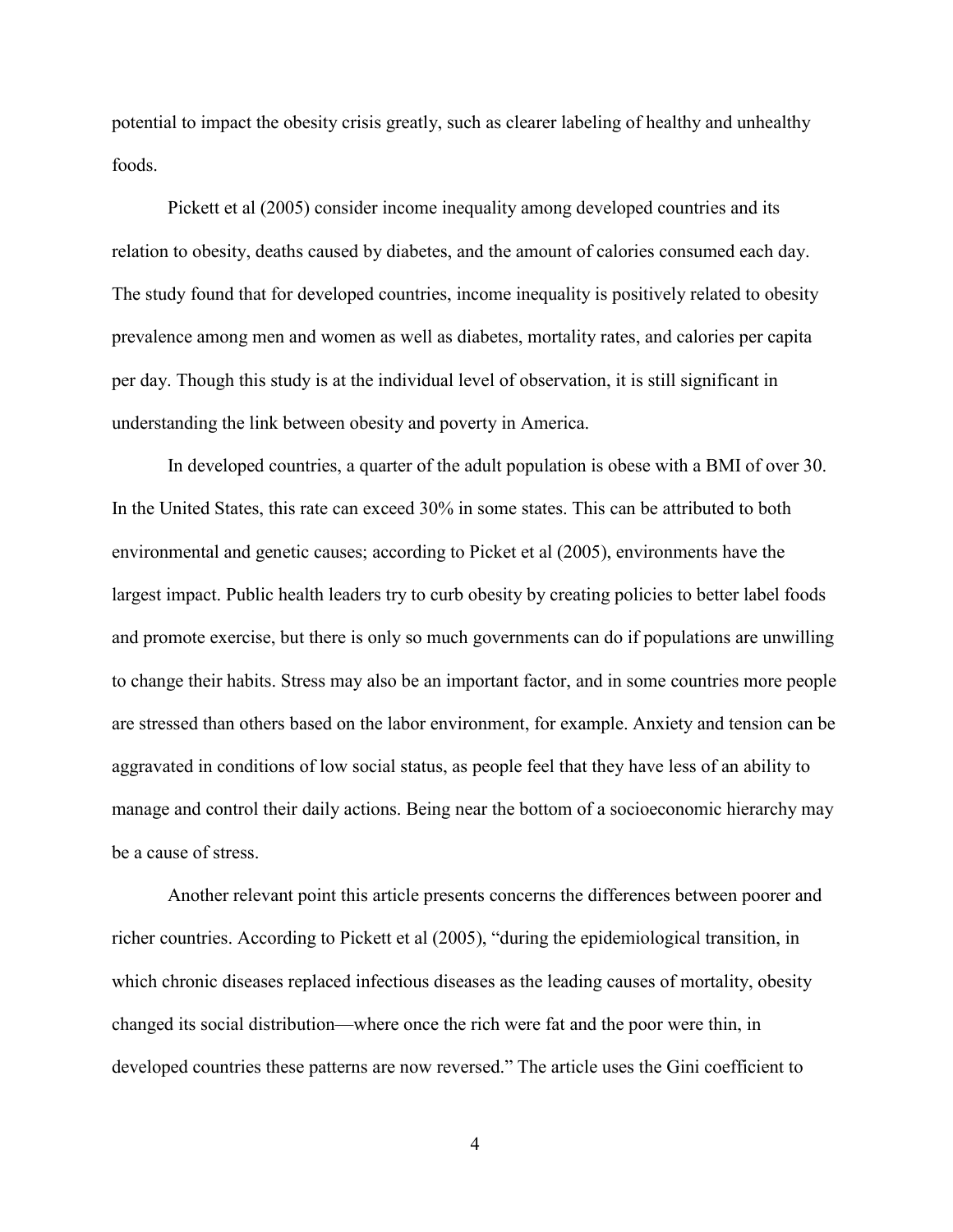measure inequality and uses the United Sates specifically as a case study. Findings show that in the United States there have been noticed relationships between income inequality and abdominal weight gain for men and for women, a higher BMI. As this BMI rises to over 30, obesity develops and becomes a threat to health. Pickett et al conclude that, when considering public health, it is necessary to consider policies that promote economic growth as well as equality.

Drewnowski and Specter (2004) study the relationship between obesity and three dietary factors: diet quality, dietary energy density, and energy costs. The authors begin by stating that the least educated and most impoverished are the most obese. The most energy-dense foods (foods with the most calories) have the least cost per unit of energy, or are the least expensive for the consumer; the most energy-dense foods and enjoyable sugary foods are associated with higher consumption of energy in general. Additionally, poverty and food insecurity on the whole contribute to spending less money on higher quality food, especially fruits and vegetables; in turn, this leads to poorer diets. American people are eating more sugary and fatty foods and becoming obese while allocating a lower share of their disposable income to food expenditures.

Fast food, soft drinks, poor school lunches, larger portions, and other money-saving techniques for acquiring calories are all factors that contribute to obesity. To mitigate this, the government has begun to tax some sweets and fatty foods, hoping to dissuade consumers from purchasing unhealthy foods while encouraging the consumption of the alternative choices available. However, this may not be making enough of an impact. By 1999-2000, 30% of adults in the United States aged 20 years and older were obese with a BMI over 30. When looking at individual populations, obesity is mainly observed in poor minority populations (excluding Asian-Americans due to incomplete data sets) and for women: obesity is primarily in minorities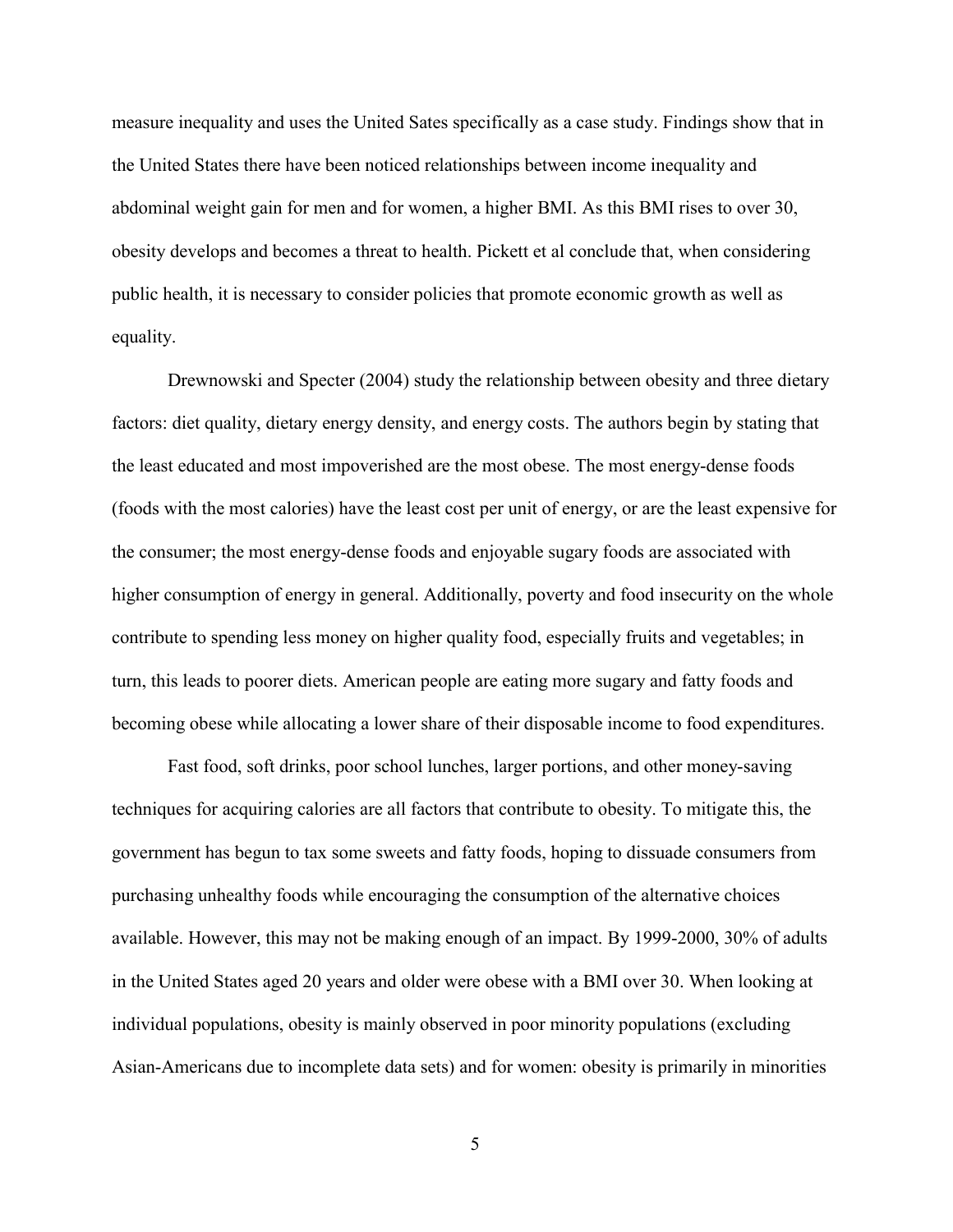and in the low income and low education demographics. The data for men and socioeconomic status with obesity is not as clear. The highest increases in obesity, though occurring in all races, levels of education, and both sexes, is seen amongst the most underprivileged.

Food insecurity is examined as a cause for obesity as well. The 1995 US Department of Agriculture Current Population Survey defines food insecurity as the "limited or uncertain availability of nutritionally acceptable or safe foods." In 1995, 11.9% of US households fit this description, but food insecurity does not necessarily mean hunger. A positive relationship exists between participation in the food stamp program and food security; food insecurity that occurs among women without hunger is, in fact, associated with being overweight.

Picking foods that are energy-dense (therefore less expensive) is strategic in cost-savings. These energy-dense foods are connected to "passive overconsumption" of sweets and fatty foods with a diminishing satiation effect as well as greater overall energy consumption. Sugar and fat give great neurobiological reward, according to tests with laboratory animals. These tests have concluded that one might use these types of foods to improve his or her mood. Sugary and fattening foods are addictive when consumed in bingeing proportions, according to Avena, Rada, and Hoebel (2009). This can make people who consume a great deal of these types of foods more susceptible to further over-eating and displaying withdrawal symptoms when these people attempt to curb their consumption. Children like sweet and fatty foods because of the familiarity; preferences for food are from familiarity or positive experiences with certain foods. It is also possible that children are influenced by their mothers' food choices and preferences or by advertising.

Energy-dense foods are available at low cost because of food-processing technology and advances in agriculture. Dry items on a shelf are usually less expensive than perishable items like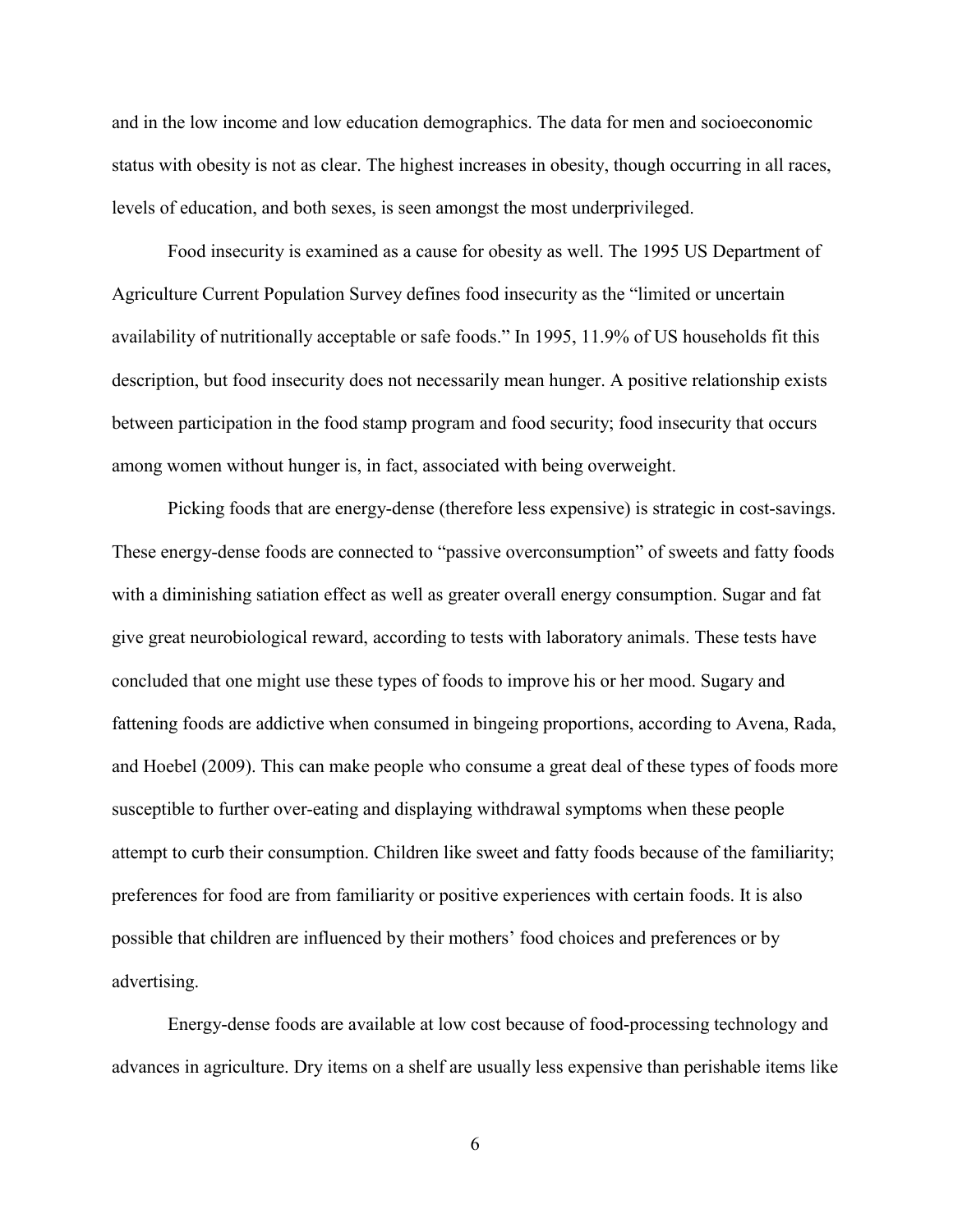meat, fruit, and vegetables; these foods also usually have preservatives and additives in them. It is noted that income disparities have a greater impact on the quality of diets than on total energy consumption. Higher household incomes are associated with higher quality diets according to studies in Canada, France, the United Kingdom, and some countries in the European Union. Higher-income households buy higher quality foods, while lower-income households spend relatively more of their disposable income on food products in general, especially canned or preserved food. Studies show that people do not think it is more expensive to eat a healthier diet, yet they continue to make choices to buy inexpensive, unhealthy foods; many studies show that food purchases are influenced by cost. Lower income families spend around 25% of their income on food while higher income families spend around 7%.

Other environmental factors can contribute to obesity as well. Television and marketing for unhealthy foods are major contributors to higher fat and energy consumption. When we look at how obesity occurs, we can see that it has reached beyond individual medical concerns and has become a societal problem. We must make societal and public sector changes and improvements to control this issue.

Chang and Lauderdale (2005) hypothesize that the poor may not face disproportional increases in obesity levels and that there may be a changing relationship between obesity and income over time. The authors examine the relationship between obesity and income disparities by using the National Health and Nutrition Examination Surveys for data on BMI within different income groups and how BMI changes over time within these groups. Chang and Lauderdale (2005) find that in all income groups they use, obesity increases over time (in this case, three decades); however, it is not necessarily the poorest that have become more obese over time. This increase over time could be contributed to several different factors, including food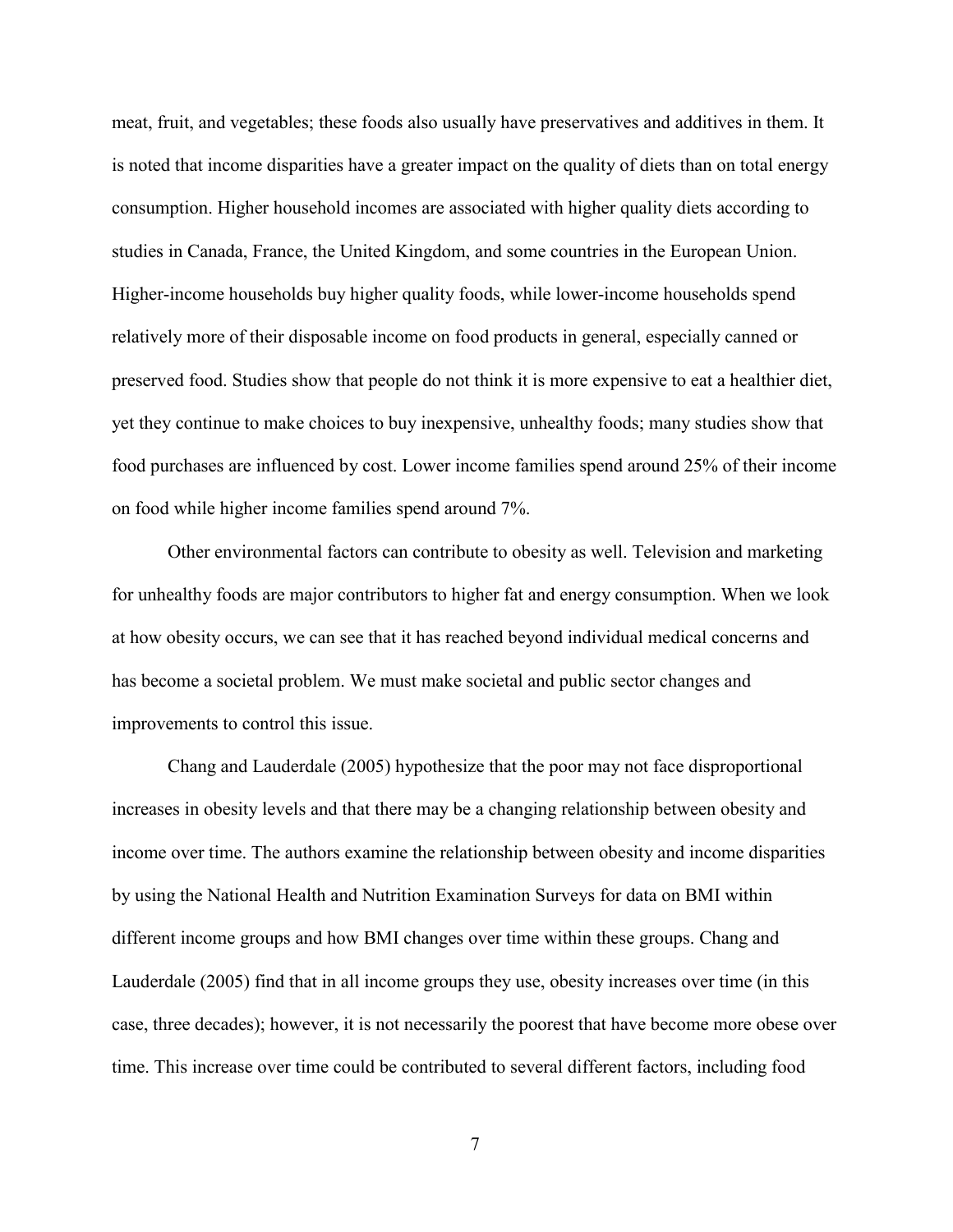consumption, the decline of smoking as an appetite suppressor, and the decrease in the participation in physical activities. The main finding of the paper is that poverty is only a partial contributor to obesity; policy makers and academics alike must consider many other contributors, especially among different racial groups.

Chang and Lauderdale (2005) look at the breakdown of race and sex while examining different levels of income distribution and the obesity prevalence in each over time. Over the past decade, obesity prevalence increased from 23% to 30%. 65% of adults are considered overweight or obese. Regarding women, the study finds that there is a strong inverse relationship between obesity and socioeconomic status. This is, however, not true for men. Some studies even show the opposite may be true or that there is no clear correlation. The NHANES survey was used due to its cross-sectional national data of in-person and physical health examinations. The subjects of the survey were adults aged 18-64, non-Hispanic whites and blacks, Mexican-Americans, and non-pregnant women. Income status is measured by the poverty-income ratio, which is a measurement of a family's income to a certain poverty threshold and is represented with continuous data. Education was not considered; there was not enough data, and over time, the meaning and value of educational distinctions have changed.

Findings include that non-whites have a higher percentage of obesity than whites, especially for women, and that obesity had increased within each race-sex group over time significantly. For black women, the largest increase in obesity over time is in the middle income level, but for black men it is in the highest income level. Generally for white and black women there is an inverse relationship between BMI and income, but Mexican-American women do not show a strong consistent relationship. For black and Mexican-American men, there is a positive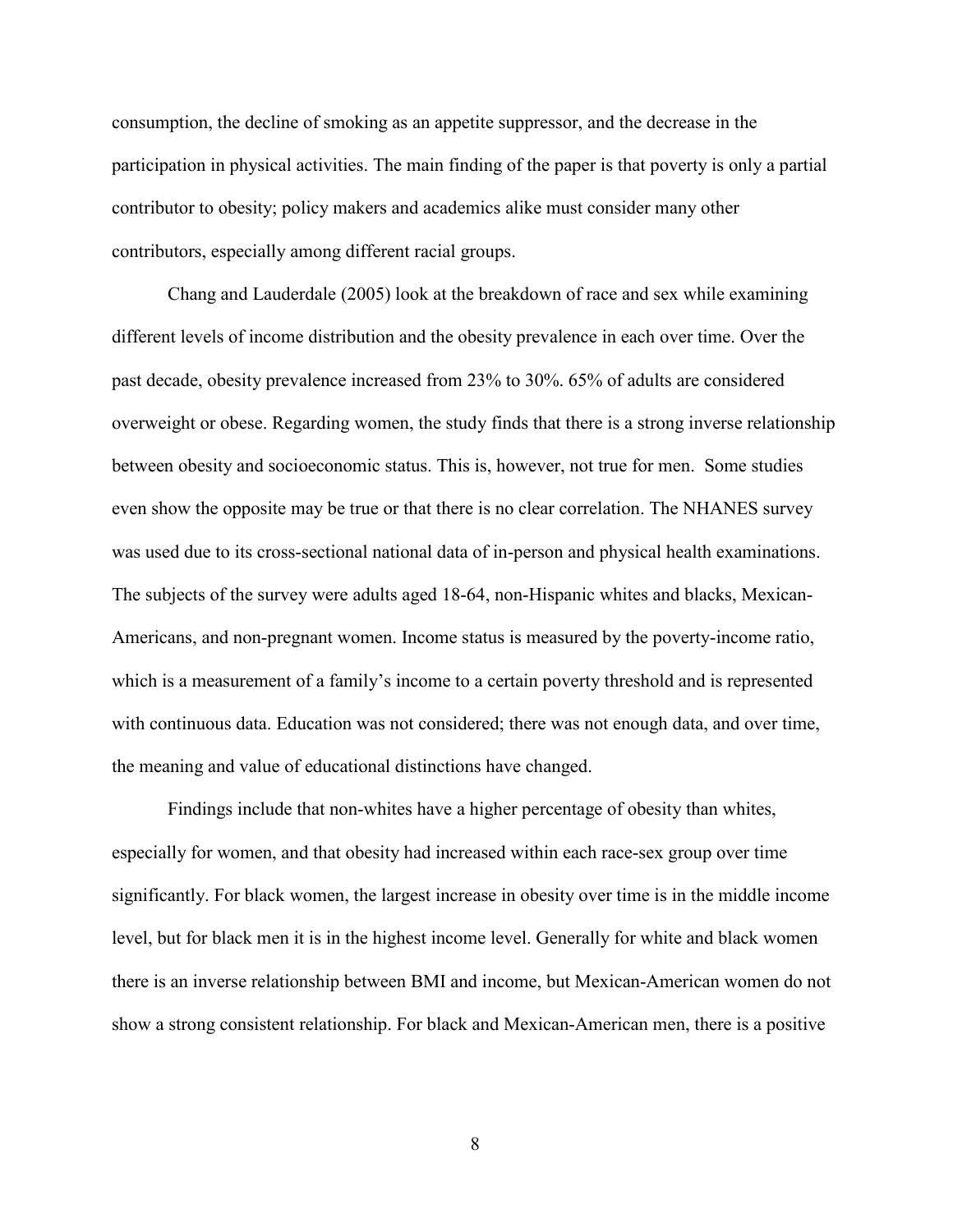relationship between BMI and income, but for white men there is not a strong consistent relationship (though it is inversed).

The differences in male and female obesity trends can be due to differences in occupational demands (for example, men are more likely to work in physically demanding jobs like construction) as well as differences in food tastes. Concerning other differences, socioeconomic status can be a determinant of resources and access to health information and care. A reason for poorer men to have lower BMIs is that they may do more manual labor and may be more physically active. Additionally, other factors may contribute to the shape and size of a person's body. Perhaps there is a difference among racial and socioeconomic groups considering standards of aestheticism and expectations of weight norms.

These relevant articles help focus this study; the models consider all of these articles and take a macro approach, as the data reflects obesity and poverty indicators at the state level. The basic conclusions of the articles above cover many topics included in this paper including the links between the following: poverty and the over-eating of sugary foods, income inequality and obesity, calories consumed and cost per unit of energy, and consumption of sugary foods and susceptibility to binge eating. From here, I will determine the variables to incorporate and create hypotheses based upon the data collected.

# III. DATA

The data collected for this thesis is composed of variables that span all fifty states from 1995 to 2009. This includes several poverty indicators, an obesity level indicator, education attainment, and indicator of physical activity. Year variables are also included in the regressions.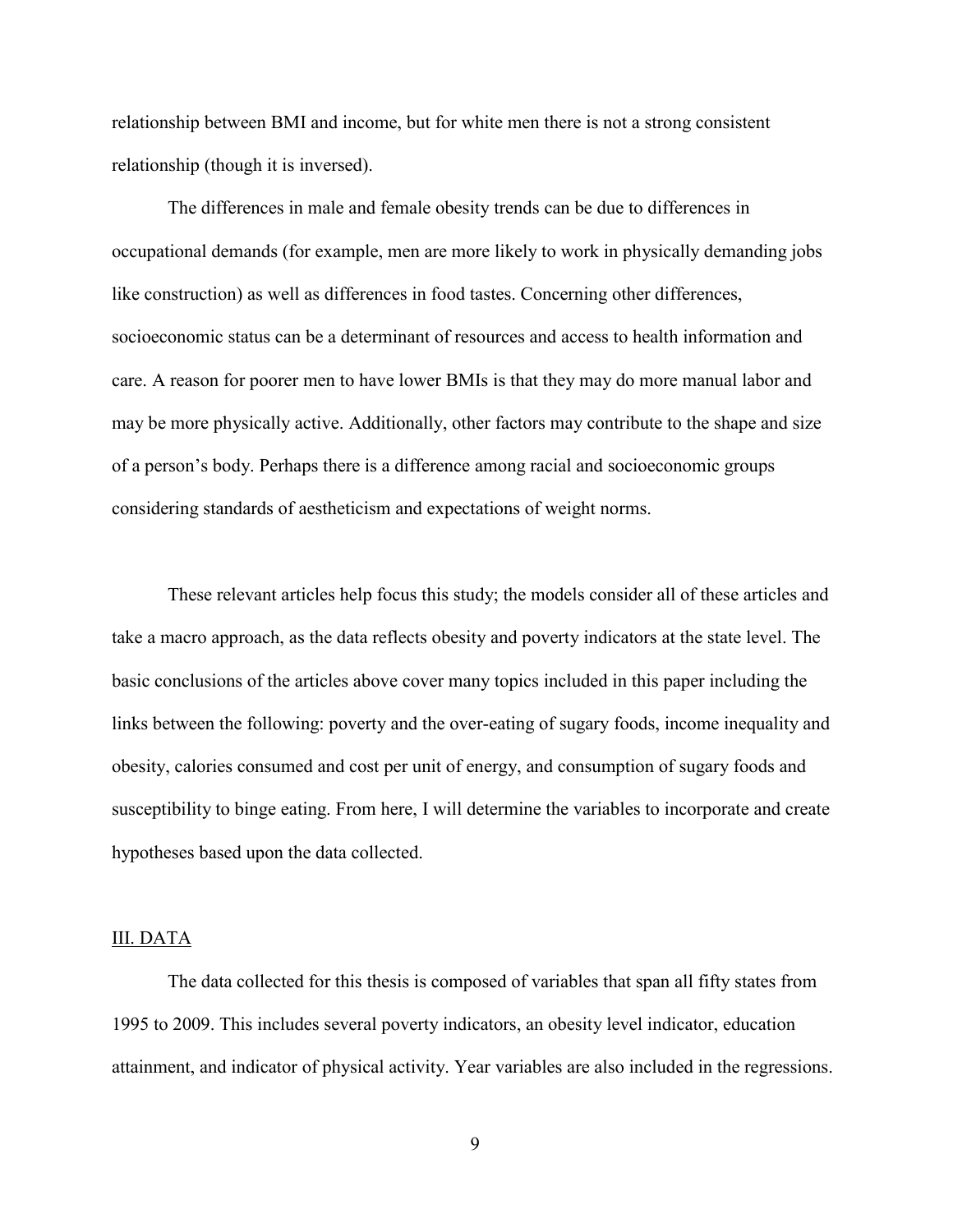Obesity is the main variable in this thesis. It is the variation in the variable that is explained. Using BMI to determine obesity is most commonly used because gathering height and weight data is fairly easy. The BMI data used in this thesis (the percent of the population with a BMI over 30 by state from 1995 to 2009) is collected from the Centers for Disease Control and Prevention (CDC) website under the Office of Surveillance, Epidemiology, and Laboratory Services.<sup>3</sup> The category of BMI levels of 30 and above is used, as 30 is the generally accepted threshold of obesity. Figure 2 shows obesity's relationship with time, which is a clear constant upward trend. A separate yet possibly relevant contributor to the increase of obesity over time could be the national decline of smoking; smoking depresses the appetite, and with the government's actions in the past couple of decades to encourage quitting, there is a possibility of correlation. United States government sources indicate that quitting smoking could cause four to ten pounds of weight gain.<sup>4</sup>

The primary indicator of poverty comes from ProQuest Statistical Datasets.<sup>5</sup> The database gives raw numbers of the amount of people considered impoverished in each state for each year from 1995 to 2009; for purposes of this paper, those numbers were divided by the total number of people living in each state in order to calculate the percentage of the number of people in poverty. The population by state data was also collected from ProQuest Statistical Datasets. With this general measurement of poverty, one can begin to see trends of which states have higher and lower levels and which have slow and rapid growth rates of poverty. Figure 3 shows the relationship between poverty and time. It is interesting to note the shape of the graph:

<sup>&</sup>lt;sup>3</sup> <http://apps.nccd.cdc.gov/brfss/list.asp?cat=OB&yr=1995&qkey=4409&state=All>

<sup>&</sup>lt;sup>4</sup> [http://www.smokefree.gov/pubs/ff3.pdf.](http://www.smokefree.gov/pubs/ff3.pdf) This has a more significant impact on shorter people, as BMI takes height and weight into account. For example, a 5'4" woman who is 140 pounds would increase her BMI by 1.7 if she gained 10 pounds, making her "overweight." A 6' man who is 180 pounds would increase his BMI by 1.4 if he gained 10 pounds, though this would still be considered "overweight."

<sup>&</sup>lt;sup>5</sup> <http://www.lnstatistical.com/Main.jsp>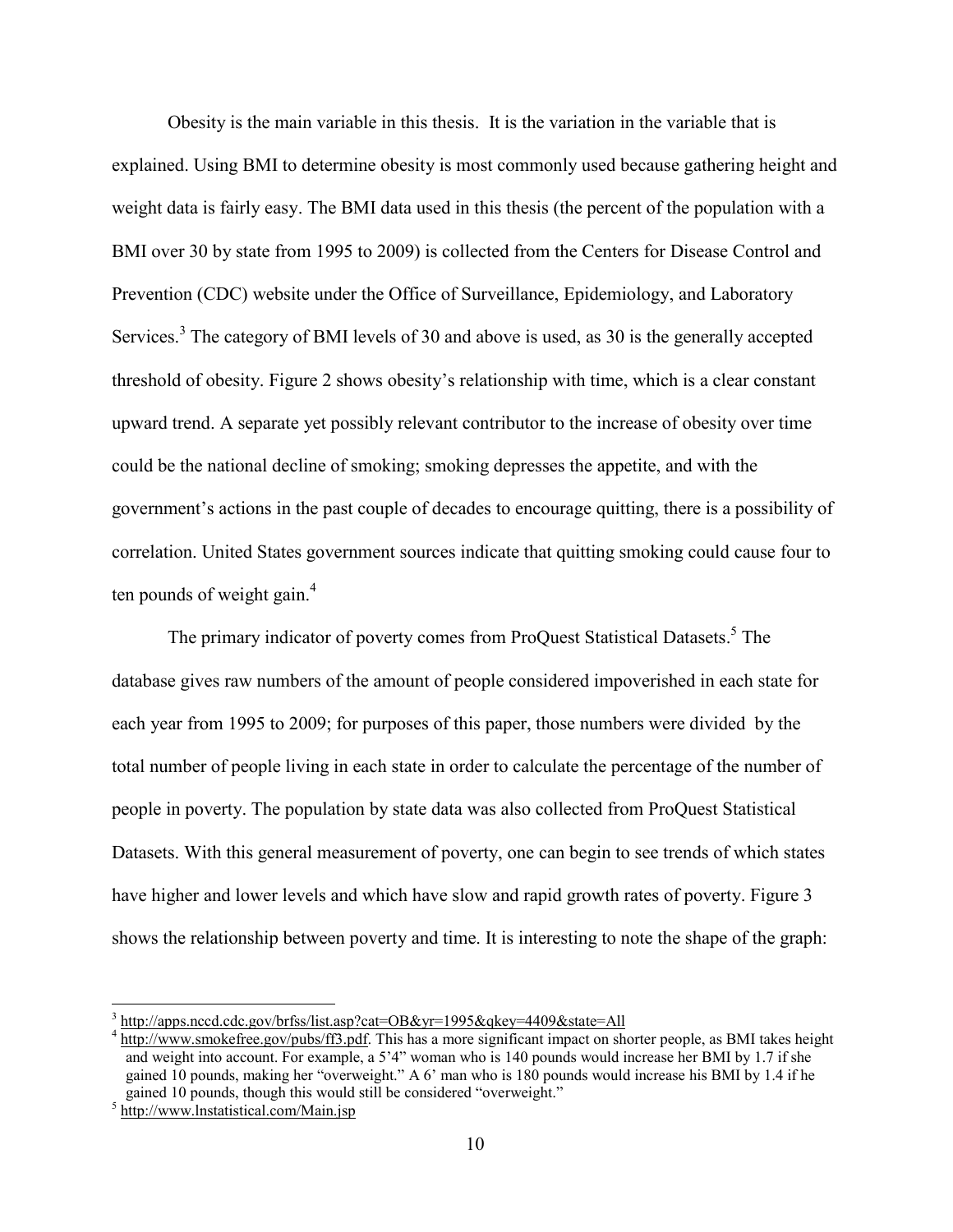poverty declines during the Clinton administration in the 1990s because of the relative economic prosperity during that time, then in the years between and after the recessions of 2001 and 2008, there is a sharp increase in poverty.<sup>6</sup> In Figure 4, the relationship between the mean of the obesity data and the mean of the poverty data is displayed with a trend line showing its basic correlation. The "problem" is that obesity shows a continuous upward trend where poverty first declined and then increased; consequently there must be other factors that explain the rise in obesity. Of course, this masks variation across states.

Another indicator of poverty is the percent of the population that uses food stamps. This data, also gathered from ProQuest Statistical Datasets, is already in percentage form and spans from 1997 to 2008. The Food Stamp Program, also referred to as the Supplemental Nutrition Assistance Program (SNAP), gives low-income households money to spend on food each month. To partake in the program, recipients must apply, undergo an interview process, and meet certain criteria of eligibility, such as a gross income below 130 percent of the poverty line.<sup>7</sup> Specific products such as tobacco and alcohol are banned from being purchased through this program; however there has been much focus on the inclusion of "junk foods" in the purchasing power of the stamps. According to the United States Department of Agriculture Food and Nutrition Service website,

Soft drinks, candy, cookies, snack crackers, and ice cream are food items and are therefore eligible items…Since the current definition of food is a specific part of the Act, any change to this definition would require action by a member of Congress. Several times in the history of SNAP, Congress had considered placing limits on the types of food that could be purchased with program benefits. However, they concluded that designating foods as luxury or non-nutritious would be administratively costly and burdensome.<sup>8</sup>

<sup>&</sup>lt;sup>6</sup> It is important to note that the means of the values used to generate Figures 2-6 take the mean of the percentages of the population that fall under each category across the states and do not weigh each state separately in terms of population size.

<sup>7</sup> <http://frac.org/federal-foodnutrition-programs/snapfood-stamps/eligibility/>

<sup>8</sup> <http://www.fns.usda.gov/snap/retailers/eligible.htm>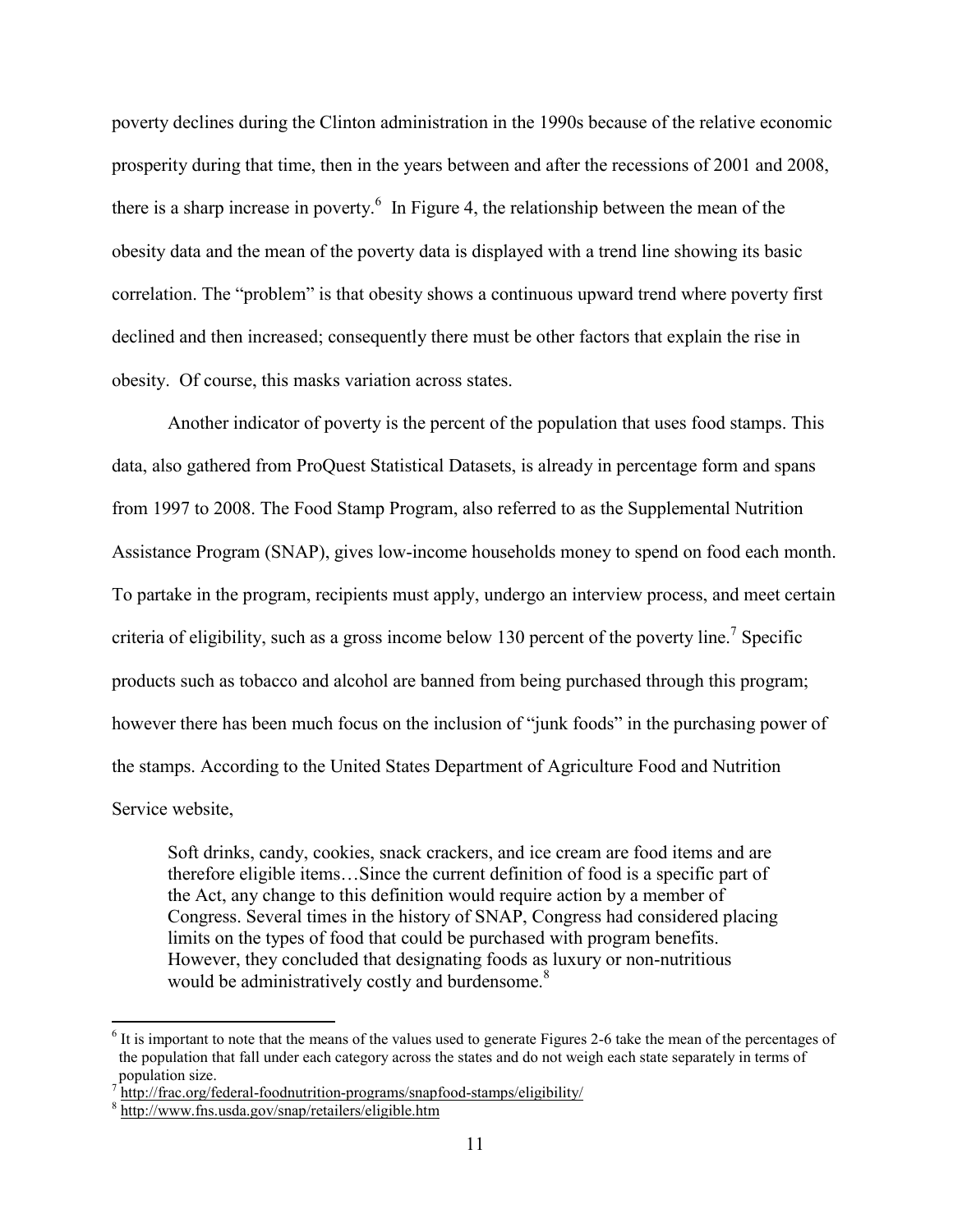This poverty indicator is interesting for two main reasons. First, there is a significant process necessary to acquire these stamps; many people who do not want the government to know their personal information or fail to complete the application process are not included in the program. This makes both the variable a self-selection statistic and the outcome when regressed with obesity a measurement of the BMI of those who may be particularly needy and motivated. This is also fascinating when considering obesity because the government funds this program yet is not able to pass legislation to restrict its use to healthy foods. Reasons the government has had difficulties with implementing restrictions include the costs, definitions of "healthy" and "junk," monetary politics involving food companies, and complaints of discrimination against people in poverty. It may be meaningful to explore the government's role in obesity in another paper. Figure 5 describes the relationship between food stamps and time. This graph closely mimics that in Figure 3, as in times of greater poverty, more people will apply to receive food stamp benefits.

Crime is the third indicator of poverty used in this paper. According to several studies including Hsieh and Pugh (1993)'s *Poverty, Income Inequality, and Violent Crime: A Meta-Analysis of Recent Aggregate Data Studies*, "it is concluded that poverty and income inequality are each associated with violent crime."<sup>9</sup> Crime is used in place of the poverty variable to eliminate any reverse causality issues that may arise from poverty being caused by obesity, which is possible due to workplace discrimination, limitability of movement needed for certain jobs, and healthcare costs, to name a few. The data comes from the Uniform Crime Reporting Statistics - UCR Data Online.<sup>10</sup> It is given as the total estimated violent crime by state from 1995

<sup>&</sup>lt;sup>9</sup> <http://cjr.sagepub.com/content/18/2/182.full.pdf+html>

<sup>&</sup>lt;sup>10</sup> <http://www.ucrdatatool.gov/>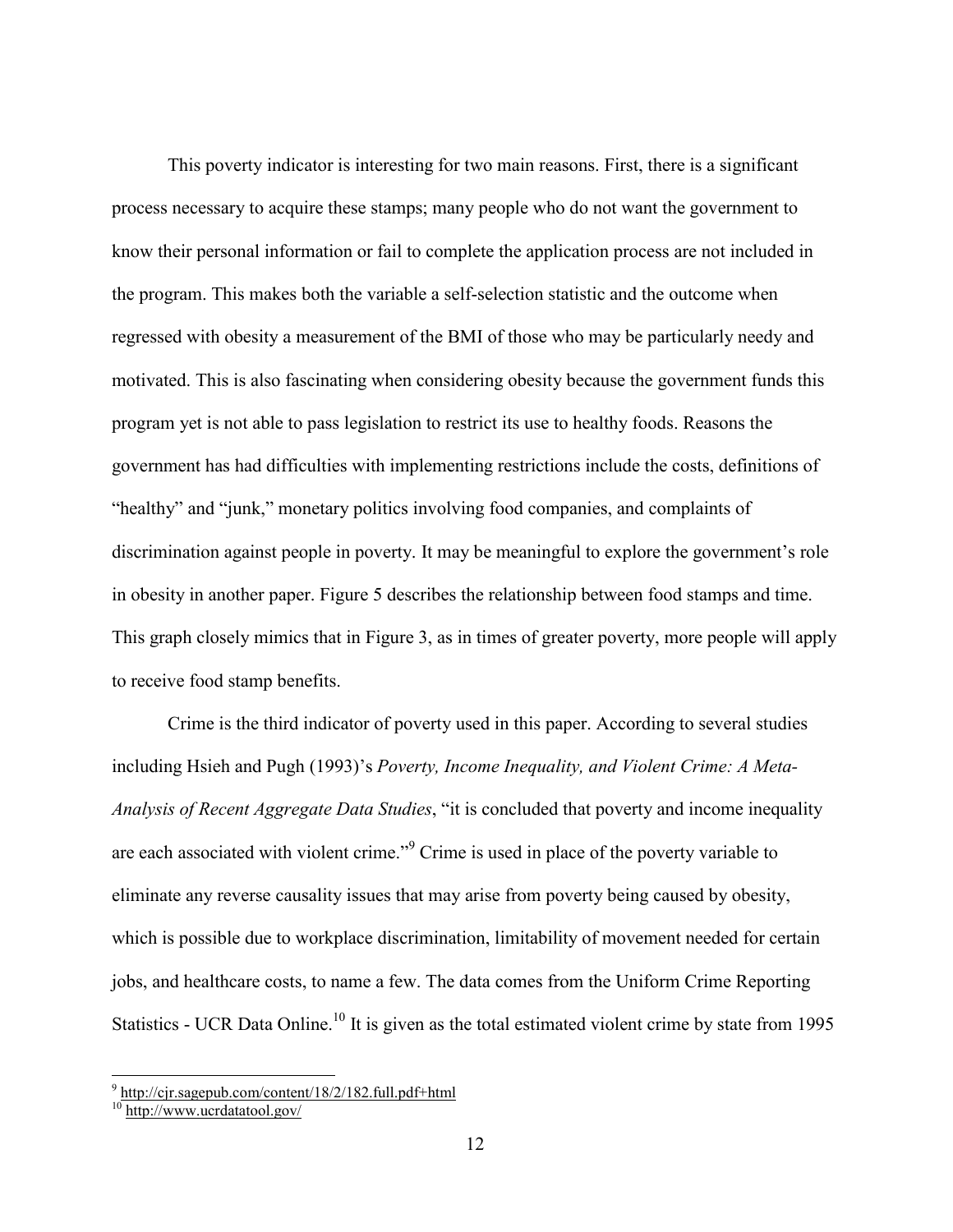to 2009, so this will be divided by the state population to give the percentage of the population engaged in crime. If the results from this model are greatly different than those from the percent impoverished and percent using food stamps models, then it can be deduced that crime may be an acceptable proxy for poverty because it may minimize the noise picked up by reverse causality. Crime has been on the decline over the studied period, as can be seen in Figure 6. This differs from the patterns shown in the poverty and food stamp graphs (Figures 3 and 5), as it is a more consistent trend downwards. The decline of crime in the 1990s is linked to the legalization of abortions in the 1970s, according to the Donohue-Levitt hypothesis (2001), though this has been partially contested by further research. From these graphs we can see a strong negative correlation between obesity and crime, which is the opposite of what one may expect if crime is to be used as an indicator of poverty.

The education variable, from ProQuest Statistical Datasets, gives raw statistics on the number of people in each state to complete a Bachelor's Degree from 1995 to 2009, with the years 1999 and 2000 omitted. These numbers must be divided by the population of the state in the given year to give a percentage of the residents holding each degree. This paper hypothesizes that with an increase in educational attainment there is less of a chance that a person will be obese. This is based on the idea that with more education, one should theoretically be more aware of the impact certain lifestyle choices have upon health. This thinking may only be significant to a certain extent, as the difference in intelligence between a Master's and Doctorate holder may not be as substantial as that between a Bachelor's and Master's holder.

To measure physical activity, a constant to control for differences in obesity levels, another CDC data set is used that gives the percent of the population that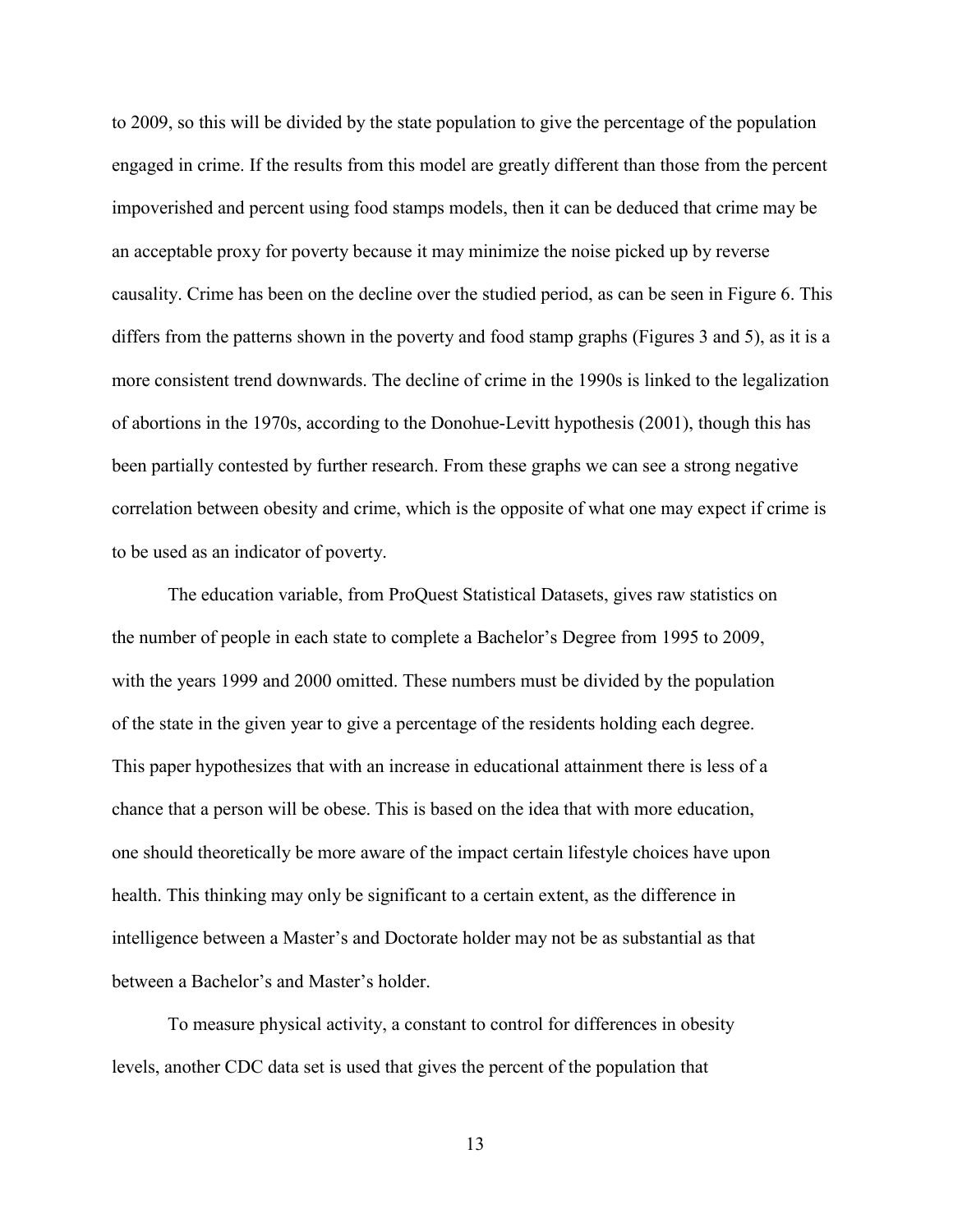exercised in the past month. This data is collected from 1996 to 2009 with data missing from 1997 and 1999 because before 2000, the data was only observed every other year.<sup>11</sup> In a majority of circumstances, these percentages do not increase or decrease specifically with time; most of the numbers fluctuate on a yearly basis. Physical activity is an important variable because exercise, such as running or walking, is a free way to prevent obesity. This is a choice people can make to take control of their weight gain. This choice is relatively independent of income level aside from the time-cost of executing the work out.

Finally, the year variables are included to pick any changes that may be observed due to natural developments over time. This could include changes in policy, changes in methods of food production, trends in time spent doing sedentary activities such as watching television, surfing the internet, and playing video games, and the level of female participation in the workforce which would perhaps lead to the greater consumption of fast-food meals. The year variables capture what we see in Figure 2 where there is a constant rise in obesity over time.

Summary statistics are included in the Appendix.

#### IV. MODELS

This paper collects observations from six different models to form a stronger understanding of the relationship between obesity and poverty. These models come in sets of two; I will first regress obesity on each of the three indicators of poverty—percent impoverished,

 $11$  Since these full years are missing for this variable, in order to include a full data set I must perform a standard fix for missing data. I set these missing values equal to zero and include indicators of missing values in the regression.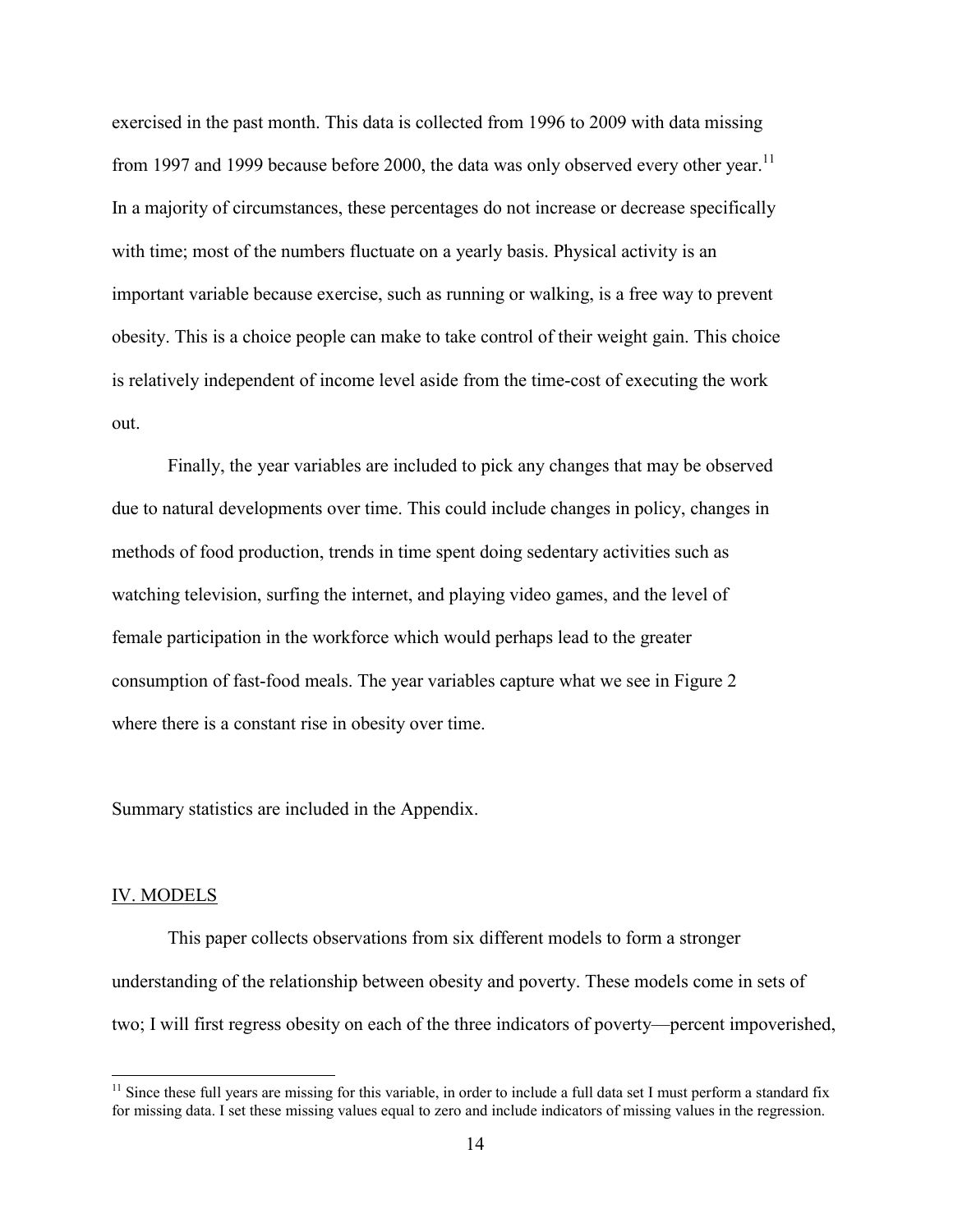percent using food stamps, and percent of the population engaging in crime—then I will use a fixed effects model for each of the three poverty indicators. I estimate in three separate models to look at the separate effects they have on obesity; if they were all together, there may be collinearity issues with poverty and food stamps since it can be determined from Figures 3 and 5 that they move generally in the same direction. Additionally, separating the poverty indicators provides a simpler way to determine the impact of individual explanatory variables, case by case.

Three regressions will estimate the relationship using a linear regression model, which implies that the change in obesity is related to a certain one-unit change in each of the other variables used. For the three fixed effects runs, inherent differences between the states such as policies, the economy, and significant events that have taken place within the time period will be considered only from year to year within a state rather than across all of the states. This makes it a better model when looking across a set of data such as states, as it prevents the comparison of states that have distinct characteristic differences (for example, a state that borders an ocean can have different economic and societal features than one that is landlocked). In other words, the Ordinary Least Squares regression allows for variation across states, while in the fixed effects model, the individual state characteristics are held constant.

- (1) Obesity= $\beta_0 + \beta_1$ Poverty +  $\beta_2$ Exercise +  $\beta_3$ Education +  $\beta_4$ Years(1995-2009) + ε
- (2) Obesity= $\beta_0 + \beta_1$ Food Stamps +  $\beta_2$ Exercise +  $\beta_3$ Education +  $\beta_4$ Years(1997-2008) + ε
- (3) Obesity= $\beta_0 + \beta_1$ Crime +  $\beta_2$ Exercise +  $\beta_3$ Education +  $\beta_4$ Years(1995-2009) + ε

Using all the same explanatory variables will make it simple to compare the results across regression types and poverty indicators. However, since the food stamp data spans from 1997 to 2008, this regression deals only with twelve years of data as opposed to fifteen in the other two poverty indicator regressions.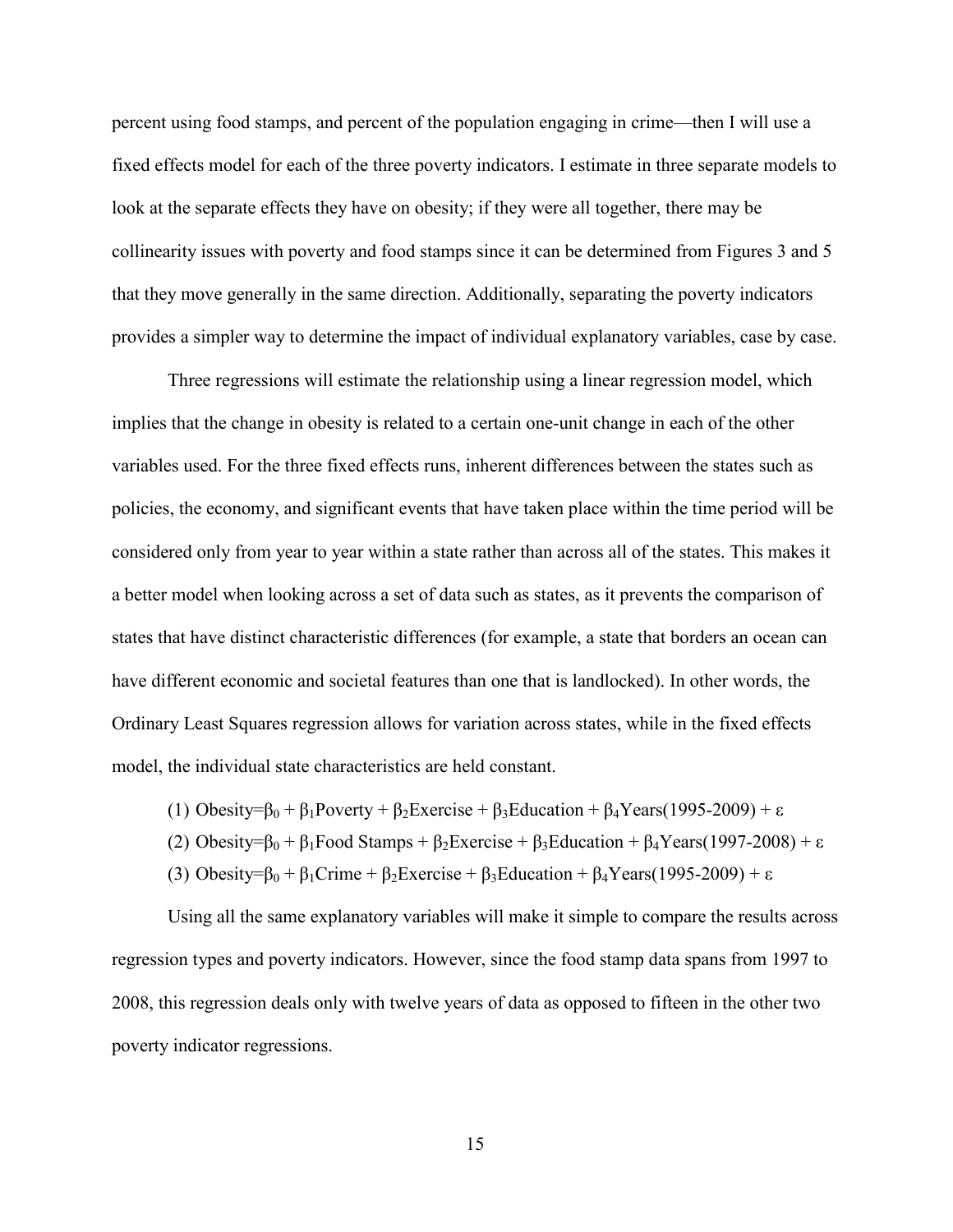The findings of the percentage of the population in poverty regressions will describe the effect of a one percentage-point increase in poverty in a state in terms of a certain percentage point change of obesity, keeping the level of exercise, degree reached of education, and year constant. This shows the direct relationship between poverty and obesity. Only for this set of regressions, I will include the year variables but on a different table (Table 4). This is because the time trend is similar for all regressions.

Using the percentage of the population participating in the food stamp program as a proxy for poverty, the results give the effect on the percentage of the population with a BMI level greater than 30 with a one percentage-point increase in the usage of food stamps, still holding exercise, education, and year constant.

The final set of regressions uses the percentage of the population engaged in violent crime as an indicator of poverty. Again, it is expected that this regression will overcome reverse causality issues brought about by comparing poverty levels to obesity levels. This aims to determine the effect of a one percentage point change in crime levels on the percentage of the population of people with a BMI over 30 with all explanatory variables held constant.

### V. RESULTS

I will describe the findings from the six regressions in this section and compare the resultant effects on obesity in the following section.

# *Percentage of the Population in Poverty*

The first regression looks at obesity and its relationship to the percentage of the population in poverty, holding physical activity, educational attainment, and the year variables constant. Column I of Table 2 presents the results. The data suggests that with a one percentage point increase in the amount of people in poverty, the chance of the population having a BMI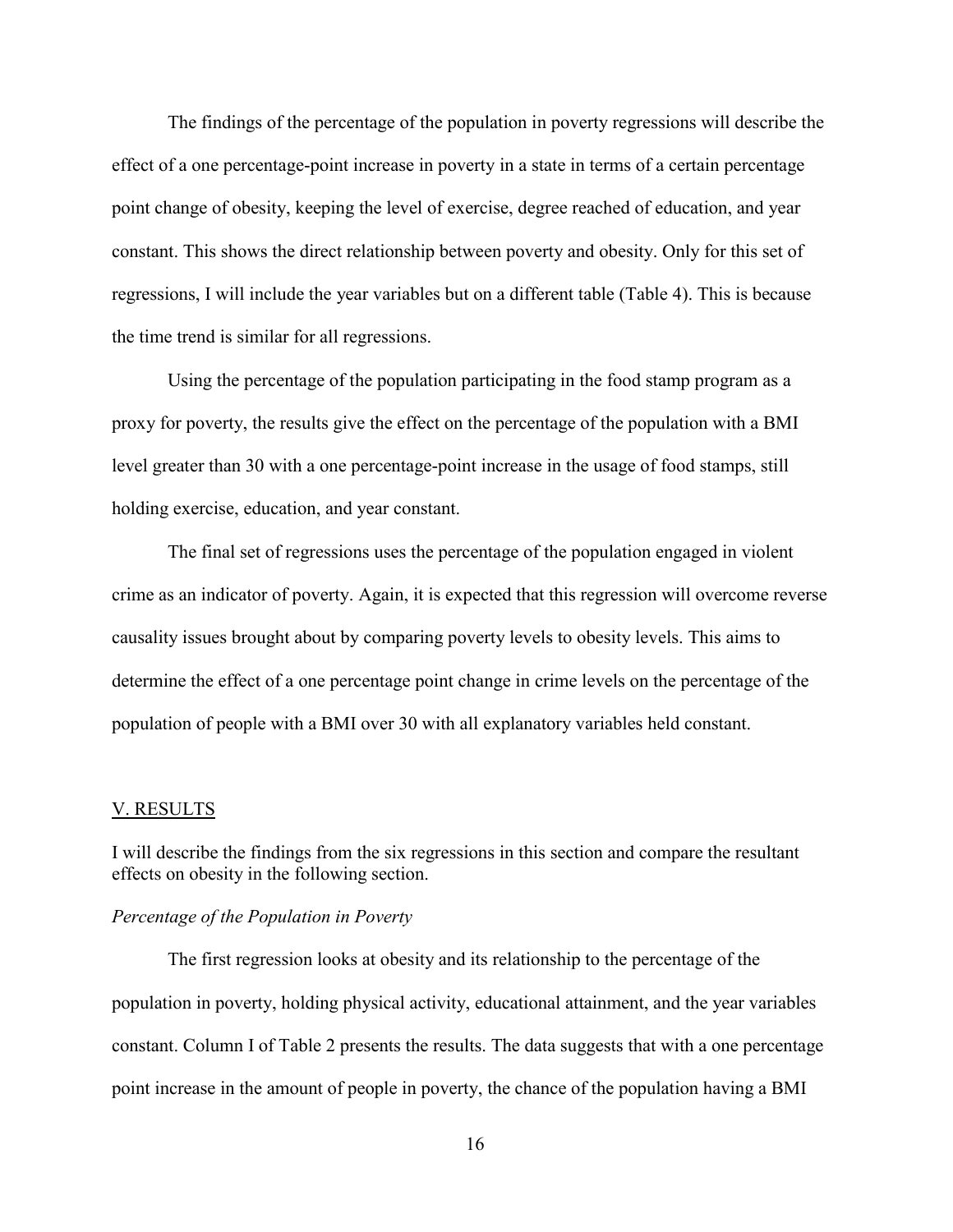over 30 is correlated with an increase by 0.28 percentage points. This is significant at the one percent level and has an elasticity of 0.16. Exercise is also significant here at the one percent level; with each additional percentage point of the population that exercises at least once a month, obesity corresponds with a decline of 0.21 percentage points. Education is not a major factor in this model and is not significant. The adjusted R-squared is 0.77, meaning that over three quarters of the contributors to poverty are described by the model.

When considering this regression with fixed effects, the results are much less convincing. Column I in Table 3 describes the findings. A one percentage point increase in poverty corresponds with only a 0.05 percentage point increase in obesity, yet this is not a significant figure. Exercise is no longer significant either, but education is significant at the five percent level. With an additional percentage point of the population that has attained a Bachelor's Degree, obesity correlates with a decrease by 1.69 percentage points. The adjusted R-squared is rather high at 0.92. This regression not particularly useful is describing obesity and poverty patterns because most of the explanatory power is picked up by the year variables.

For this set of regressions only, I have included the year variables in Table 4.These are for the individual years that I am observing except for the first year, 1995, as this is used as a reference year for the others. Year variables pick up trends in obesity over time that are not suggested in the model but still may contribute to obesity. This variable demonstrates the rise of obesity over time seen in Figure 2. With the inclusion of the years in Table 4, we can see that almost every year for both the OLS regression and the fixed effects regression has significance at the one percent level.

These two regressions show that perhaps the variable "poverty" could be a valuable measurement of the amount of impoverished people in the population, yet using fixed effects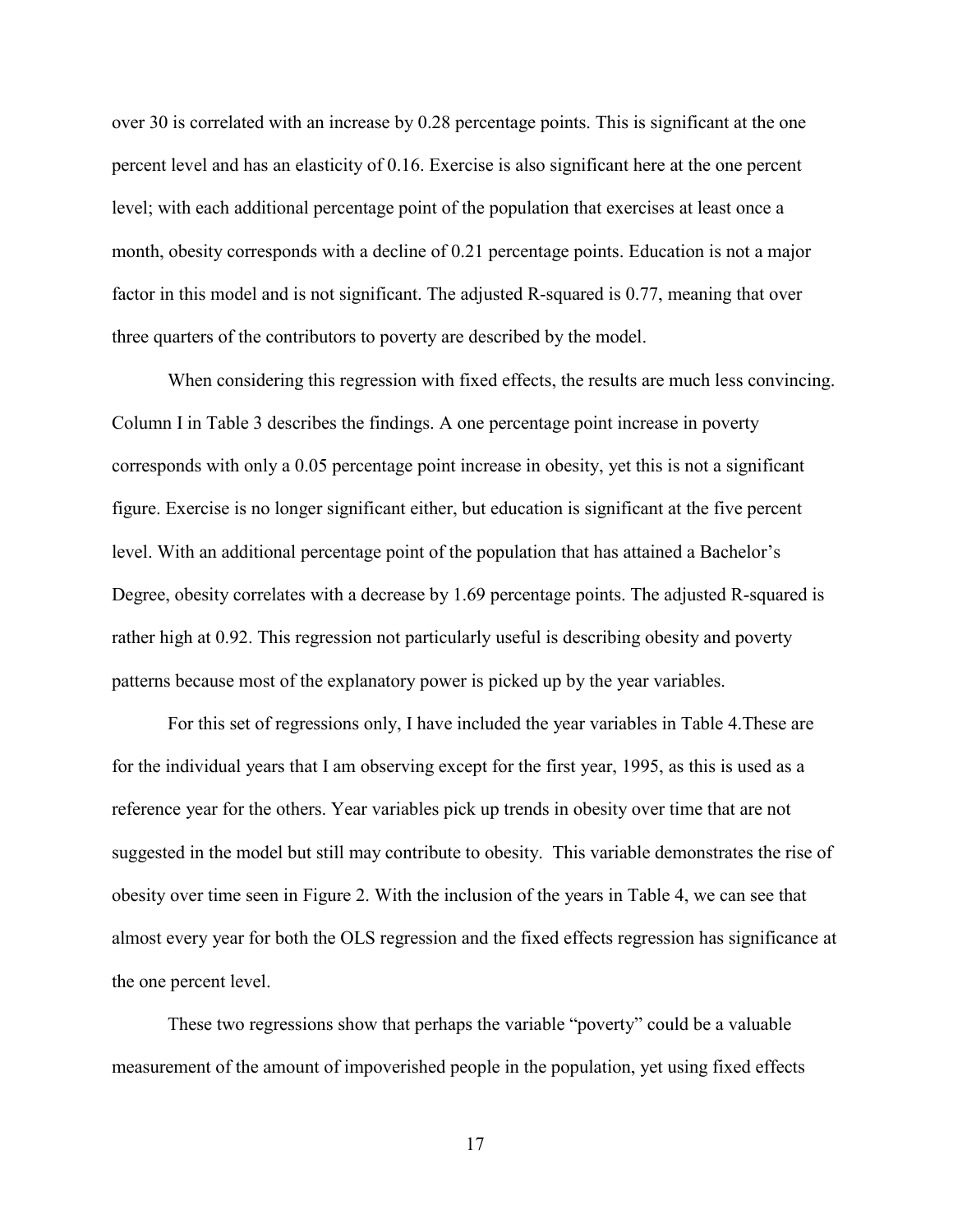takes away from some of its importance. For fixed effects, we can see that educational attainment and time are driving obesity levels, and that the percent of the population that is impoverished is not important. This can be due to a lack of differences in the changes in poverty levels across states such that the differences among the states are picked up more in other factors like the education than in percentage of people impoverished.

# *Percentage of the Population using Food Stamps*

This regression replaces "poverty" with a measurement of the amount of people in the population using food stamps to hopefully decrease any reverse causality issues; however, the results are fairly similar. Column II of Table 2 describes the results. With an adjusted R-squared of 0.75, food stamp usage as a correlate of obesity is significant at the one percent level. A one percentage point increase in food stamp usage corresponds with an increase obesity by 0.45 percentage points with an elasticity of 0.16. Again, exercise is significant at the one percent level: a one percentage point increase in the number of people who exercise each month correlates with a decrease in obesity by 0.18 percentage points. Education is now significant at the ten percent level with a coefficient of -1.21, meaning obesity will decrease by this many percentage points with a one percentage point increase in a population's attainment of Bachelor's Degrees.

Column II of Table 3 shows the results of this regression using fixed effects. With a one percentage point increase in the usage of food stamps, obesity correlates with an increase by 0.18 percentage points which is significant at the one percent level. This is the only main poverty indicator that is significant using fixed effects, and it has an elasticity of 0.06. The adjusted Rsquared is 0.90, much of which is picked up in the year variables; however, education is also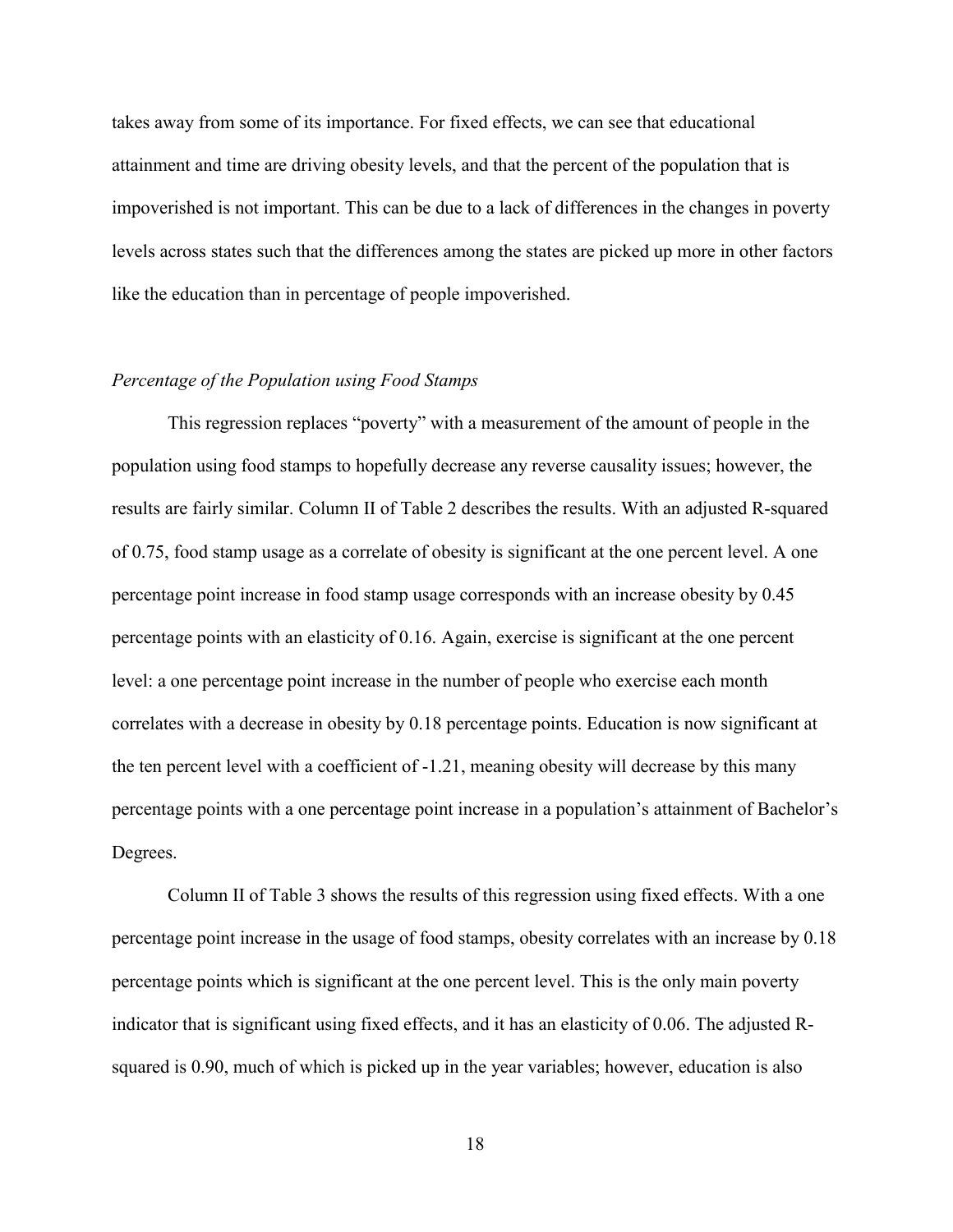significant here at the five percent level. A one percentage point increase in the percentage of people within a state to gain a Bachelor's Degree corresponds with a decrease of obesity by 1.59 percentage points. Similar to the fixed effects regression using the poverty variable, exercise is not significant.

This method of determining the connection between poverty and obesity is very similar to using the poverty variable, yet food stamp usage is shown to be a small driver of obesity in the fixed effects model whereas poverty levels are not. This may be due to some reverse causality issues picked up with the poverty variable that are overcome by using food stamp usage as a proxy.

# *Percentage of the Population Engaged in Violent Crime*

The final set of regressions uses a totally different method of evaluating poverty to describe its relationship with obesity: crime. Earlier, it was hypothesized that crime would have the least amount of reverse causality with obesity as it is correlated with poverty but does not have an endogeneity problem when considering it with obesity.

The results are all significant, as can be seen in Column III of Table 2. With a one percentage point increase in the population engaged in crime, the likelihood of obesity correlates with an increase by 0.92 percentage points at a significance level of ten percent. The elasticity is 0.02. One explanation of this correlation may be due to the fact that the fear of crime in an area could increase stress levels and food consumption due to stress. Exercise is significant at the one percent level with the results suggesting that it corresponds with a decrease in obesity by 0.30 percentage points. Education is also significant here; this is the only run in which this is so.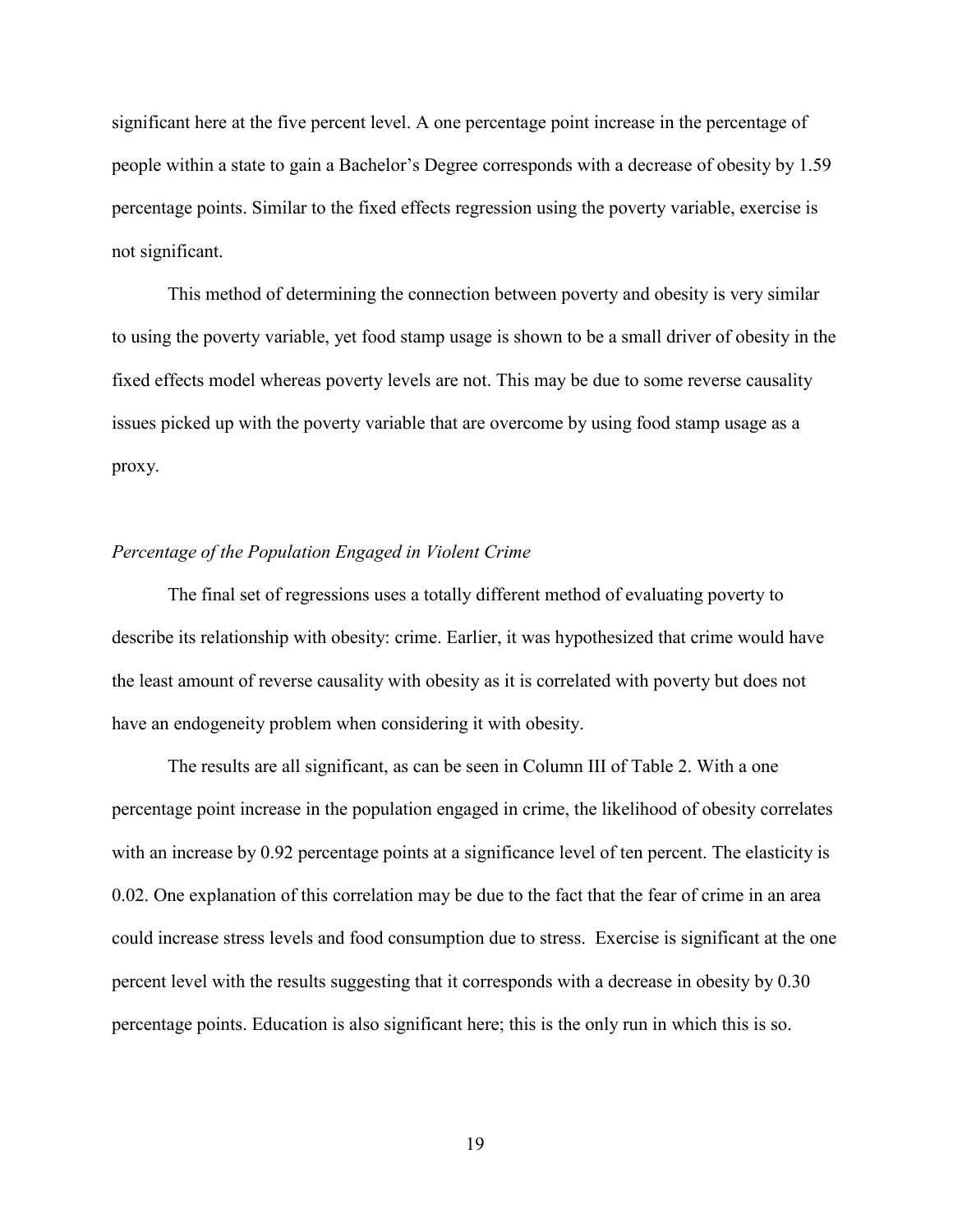Education corresponds to a decrease obesity levels by 1.62 percentage points. The adjusted Rsquared is 0.74 which is similar to the regression using food stamps as an indicator of poverty.

For the fixed effects regression using crime, the overall R-squared is 0.92. Column III of Table 3 shows the outcomes by variable. Neither crime nor exercise is significant, but at the five percent level, education is. With a one percentage point increase in the amount of the population that has a Bachelor's Degree, obesity correlates with a decrease by 1.72 percentage points.

From this we learn that crime is the least indicative of obesity levels among the three poverty indicators used. This contradicts the earlier hypothesis that crime would be the best proxy for poverty. Reasons for this lack of significance may be due to crime picking up other noise not associated with the model or the fact that crime is not as good of an indicator of low income as Hsieh and Pugh (1993) suggest.

### VI. CONCLUSIONS

In closing, we can see that the Ordinary Least Square models have proven to be generally very significant in their results across all variables except for education, which has mixed significance at a lower level. Though the fixed effects models are significant for education and year, they may not be as significant for the primary poverty levels because there may not be a great deal of differences across the states. Food stamp usage, nevertheless, proves to be substantial in explaining obesity with state variances held constant.

These findings show that the obesity levels in America can be partly explained by different indicators of poverty and that this paper's main hypothesis is fairly accurate. The years studied in this experiment did not capture the exact effects and correlations that were assumed in the hypothesis, but some significance was still discovered using the data. More work must be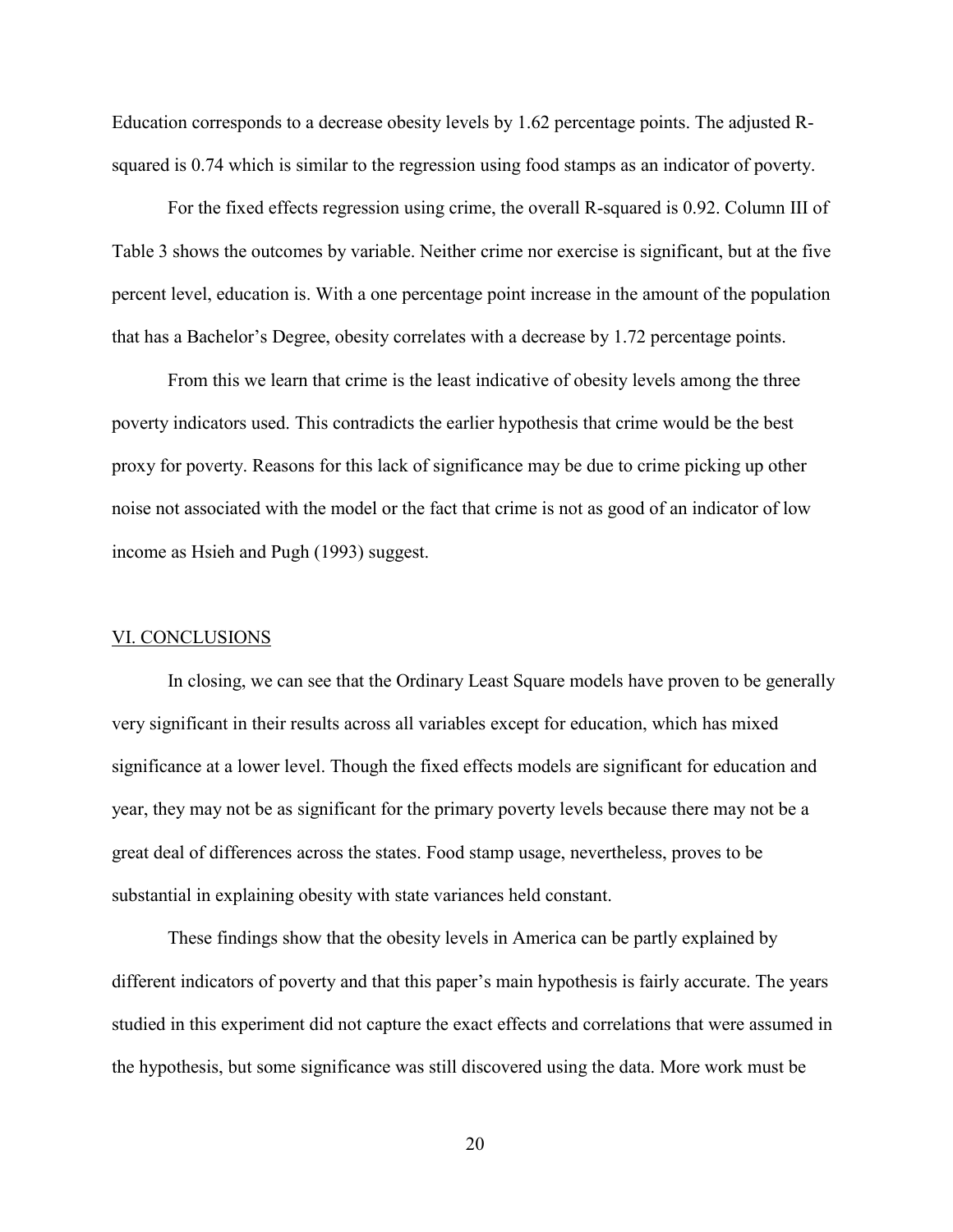done to incorporate other variables that were picked up in the year variables in this experiment to better explain what drives obesity levels; however, based upon the findings of this paper, some policy suggestions can still be made to attempt to curb the obesity epidemic.

First, when considering public health legislation, income levels and available foods in poor neighborhoods must be addressed. Promoting more farmers markets and discouraging the opening of inexpensive fast food options could be an important way to steer a population's spending habits in a more healthy direction. Nevertheless, there has been research on this solution and its effectiveness. One study shows that obesity has little to do with the amount of fast food restaurants in an area because areas of high fast-food density are more likely to have a greater amount of produce-selling grocery stores as well.<sup>12</sup> This would mean that with more unhealthy options, populations also have a relatively proportional amount of healthy options to choose from. The solution here would be to make the existing healthy choices at the grocery stores more visible and appealing through individualized neighborhood campaigns.

Second is the issue of what can be purchased using food stamps. As this was the most significant variable found to explain obesity in this experiment, more work should be done to further prove its importance. Though the arguments of what constitutes "junk" foods and the idea that government should not discriminate against the food choices of the poor should not be ignored, it is clear that some changes should be made to enlighten people of alternative, better choices of groceries. The food stamp program is called the Supplemental Nutrition Assistance Program because the stamps are supposed to *supplement* what can be bought by the users with their own money. A way around the discrimination argument is to remove selected "junk foods" (to be defined by the Surgeon General, perhaps) from the list of what food stamps can buy, while

<sup>&</sup>lt;sup>12</sup> [http://www.nytimes.com/2012/04/18/health/research/pairing-of-food-deserts-and-obesity-challenged-in](http://www.nytimes.com/2012/04/18/health/research/pairing-of-food-deserts-and-obesity-challenged-in-studies.html?_r=1&ref=health)studies.html? r=1&ref=health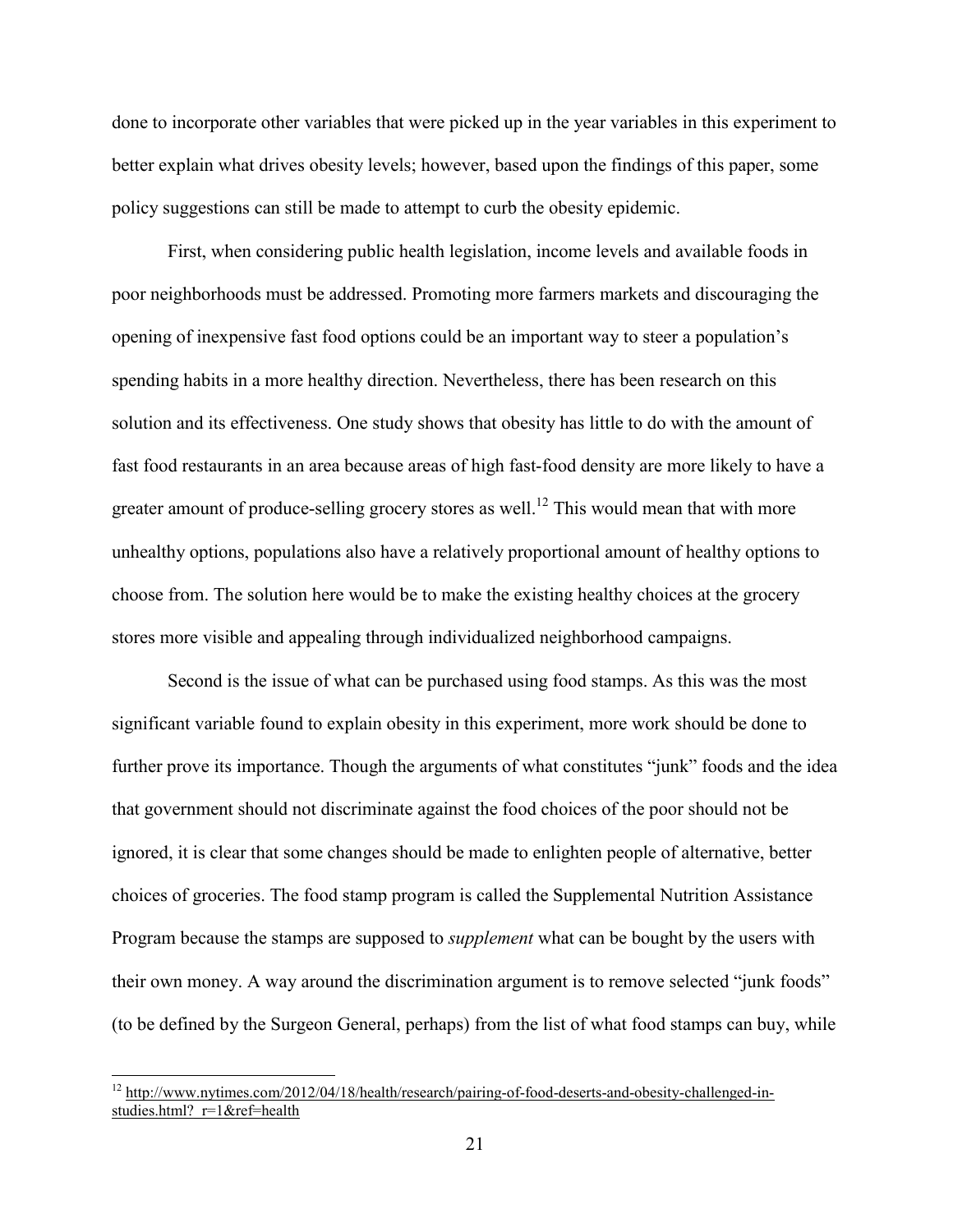making it clear that the consumer himself can still make the choice to buy these items from his personal earnings. The food stamp program is a benefit of living in the United States, not a basic right, therefore the government should be stricter on its usage especially with the adoption of semi-nationalized healthcare.

Third, the importance of education and exercise must continue to be emphasized and taught at a very early age. The government can accomplish this in several ways. Keeping children in school—and enjoying school—must be a main priority for states. If children learn at an early age the fundamental importance of education, it is more likely that they may elect to pursue higher education in the future. Parents should also be educated through community center or church programs to learn what types of foods they should be buying for their households. Additionally, increasing the accessibility of education loans to poorer populations would enable more people to overcome monetary issues when deciding to obtain a Bachelor's Degree. Finally, requiring physical activity through high school will keep children active and more likely to continue to enjoy healthy lifestyles in the future. Recent research has shown that educating children has had a positive impact upon obesity rates.<sup>13</sup>

Further work can be done using data at the individual level or by ZIP code as opposed to the state level to get a more detailed overview of the data and results. State-wide data proved to be limiting in the amount of data available. It may also be interesting to look at what causes obesity at income levels over the poverty line to compare results. Including other variables that may have significantly changed over time such as participation of women in the work force and average hours of television watched per day could help further explain the obesity epidemic in America as well, as these were largely picked up in the year variables used.

[http://www.boston.com/lifestyle/health/articles/2012/04/23/obesity\\_rates\\_drop\\_in\\_states\\_youngest\\_children\\_study\\_](http://www.boston.com/lifestyle/health/articles/2012/04/23/obesity_rates_drop_in_states_youngest_children_study_shows/?s_campaign=8315) shows/?s campaign=8315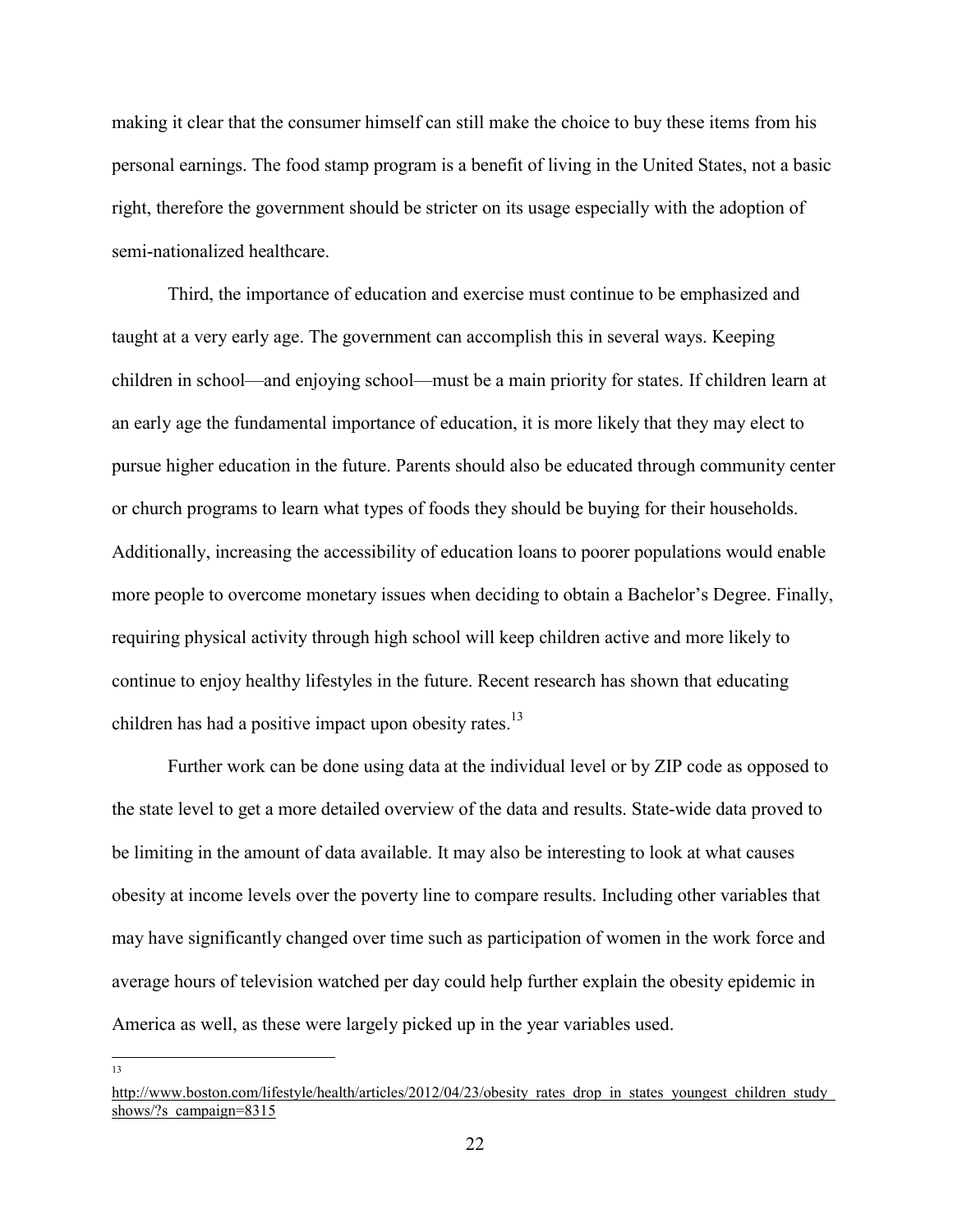# VII. APPENDIX



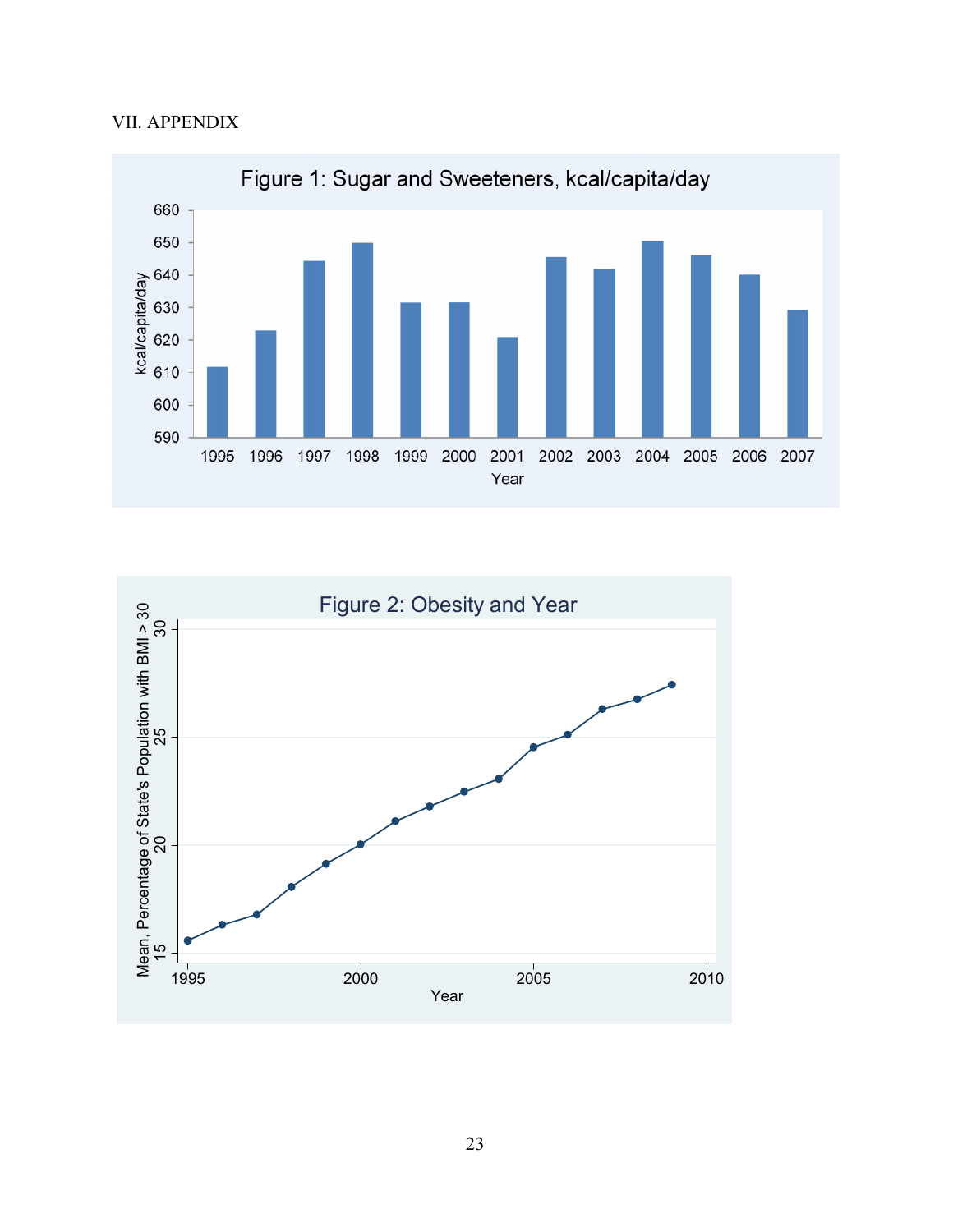

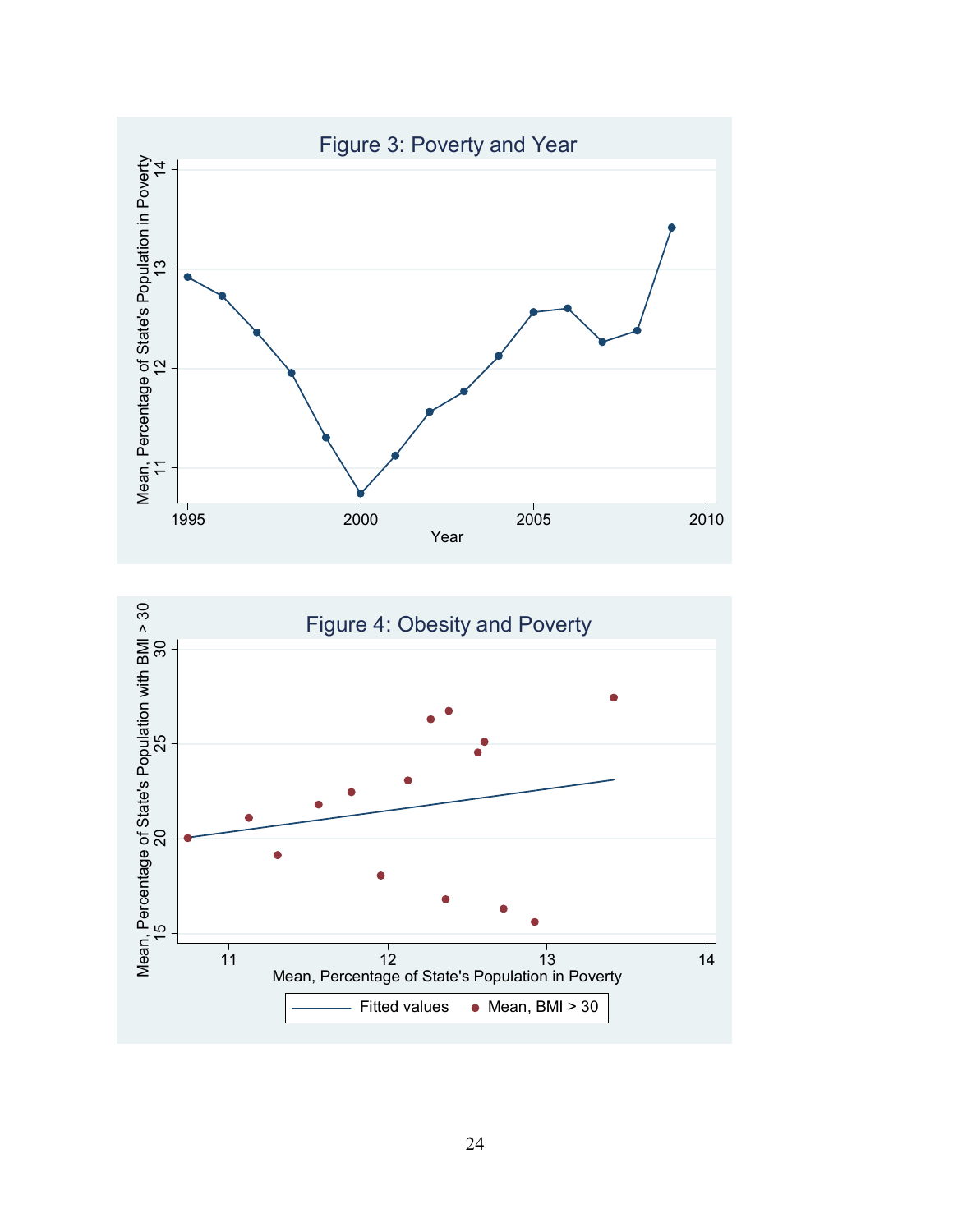

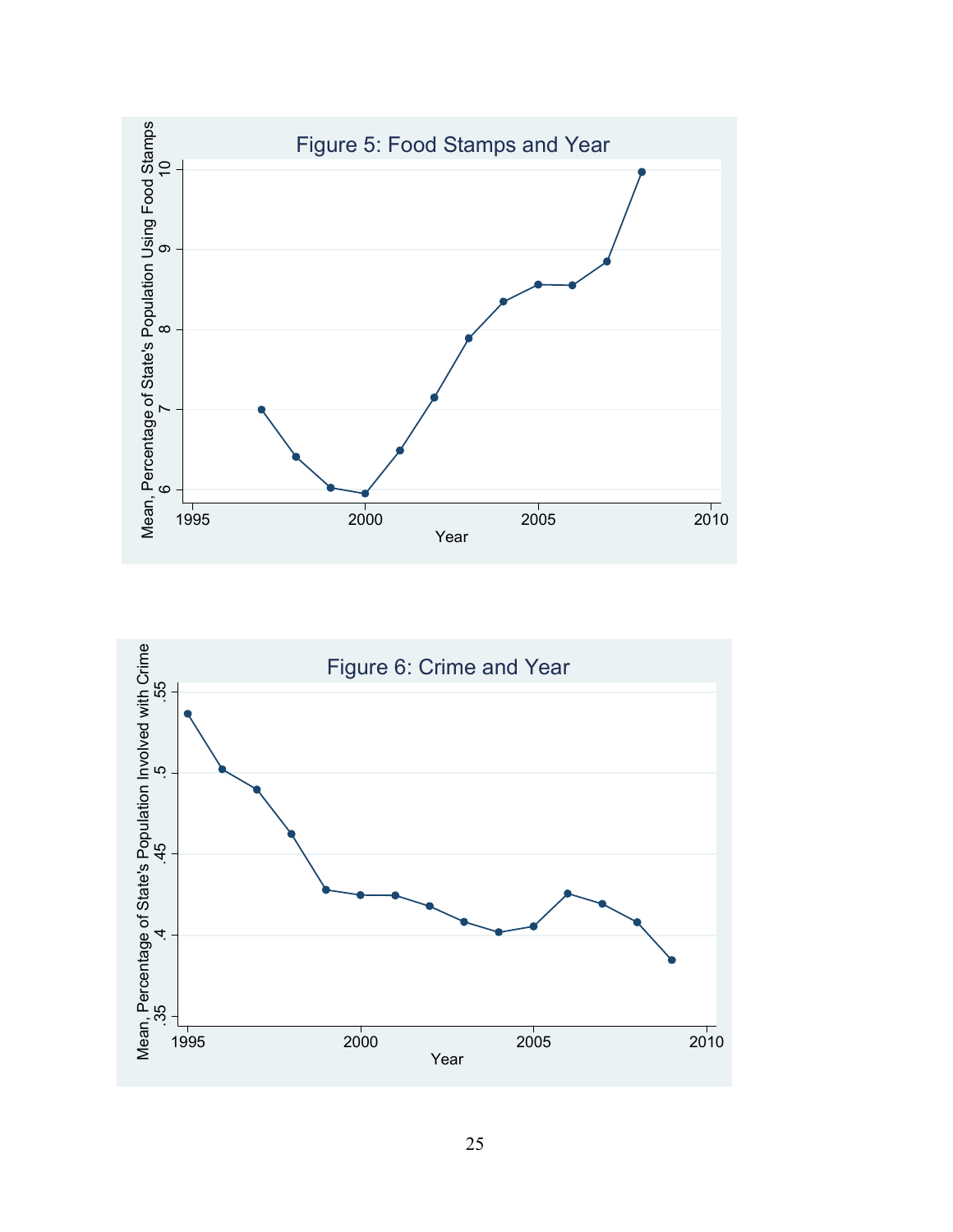| Variable    | Obs. | Mean  | Std. Dev. | Min   | Max   | Corr. with Year |
|-------------|------|-------|-----------|-------|-------|-----------------|
| Obesity     | 750  | 21.64 | 4.66      | 10.10 | 35.40 | 0.81            |
| Poverty     | 750  | 12.12 | 3.04      | 5.63  | 21 17 | 0.05            |
| Food Stamps | 624  | 7.60  | 3.34      | 0.00  | 16.49 | 0.33            |
| Crime       | 735  | 0.44  | 0.20      | 0.07  | 104   | $-0.17$         |

Table 1. Summary Statistics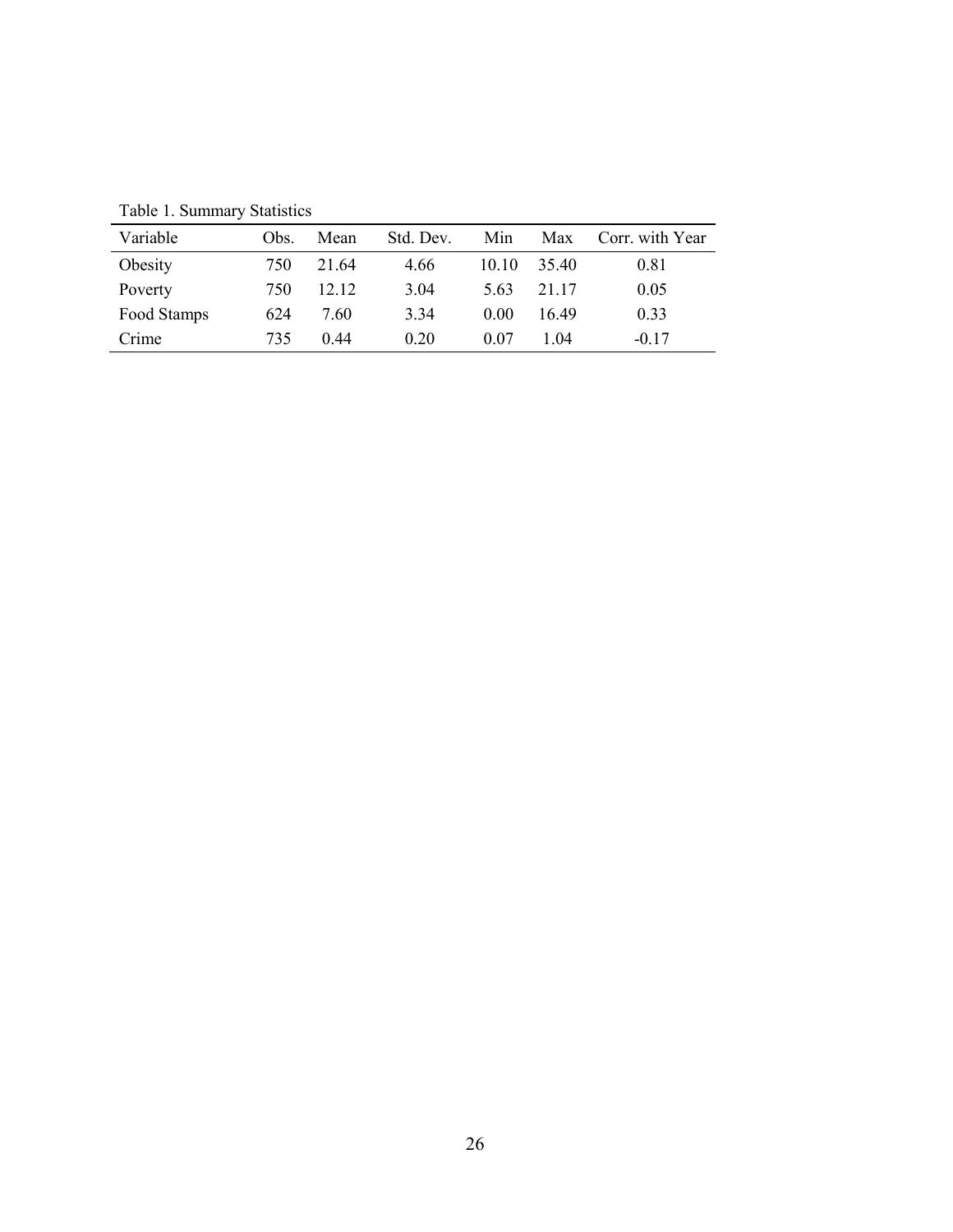Table 2. Obesity and Poverty Indicators

|               | I             | Н            | Ш            |
|---------------|---------------|--------------|--------------|
| Poverty       | $0.2842***$   |              |              |
|               | (0.033)       |              |              |
| Food Stamps   |               | $0.4481***$  |              |
|               |               | (0.036)      |              |
| Crime         |               |              | $0.9167*$    |
|               |               |              | (0.501)      |
| Exercise      | $-0.2063$ *** | $-0.1779***$ | $-0.2956***$ |
|               | (0.022)       | (0.024)      | (0.021)      |
| Education     | $-0.7619$     | $-1.2148*$   | $-1.6192**$  |
|               | (0.630)       | (0.641)      | (0.706)      |
|               |               |              |              |
| adj R-squared | 0.766         | 0.749        | 0.743        |
| <b>SER</b>    | 2.253         | 2.055        | 2.369        |
| Observations  | 750           | 600          | 735          |

Standard errors in parentheses

\*\*\* p<0.01, \*\* p<0.05, \* p<0.1

| I dole 5. Obesity and I overly indicators with I fact Effects |             |             |             |  |
|---------------------------------------------------------------|-------------|-------------|-------------|--|
|                                                               | I           | П           | Ш           |  |
| Poverty                                                       | $-0.053$    |             |             |  |
|                                                               | (0.060)     |             |             |  |
| Foodstamps                                                    |             | $0.1838***$ |             |  |
|                                                               |             | (0.051)     |             |  |
| Crime                                                         |             |             | 0.7115      |  |
|                                                               |             |             | (0.840)     |  |
| Exercise                                                      | 0.0031      | $-0.0137$   | 0.0022      |  |
|                                                               | (0.015)     | (0.017)     | (0.015)     |  |
| Education                                                     | $-1.6894**$ | $-1.5874**$ | $-1.7207**$ |  |
|                                                               | (0.746)     | (0.716)     | (0.751)     |  |
| adj R-squared                                                 | 0.918       | 0.901       | 0.918       |  |
| <b>SER</b>                                                    | 1.125       | 1.02        | 1.129       |  |
| Observations                                                  | 750         | 600         | 735         |  |

Table 3. Obesity and Poverty Indicators with Fixed Effects

Standard errors in parentheses

\*\*\* p<0.01, \*\* p<0.05, \* p<0.1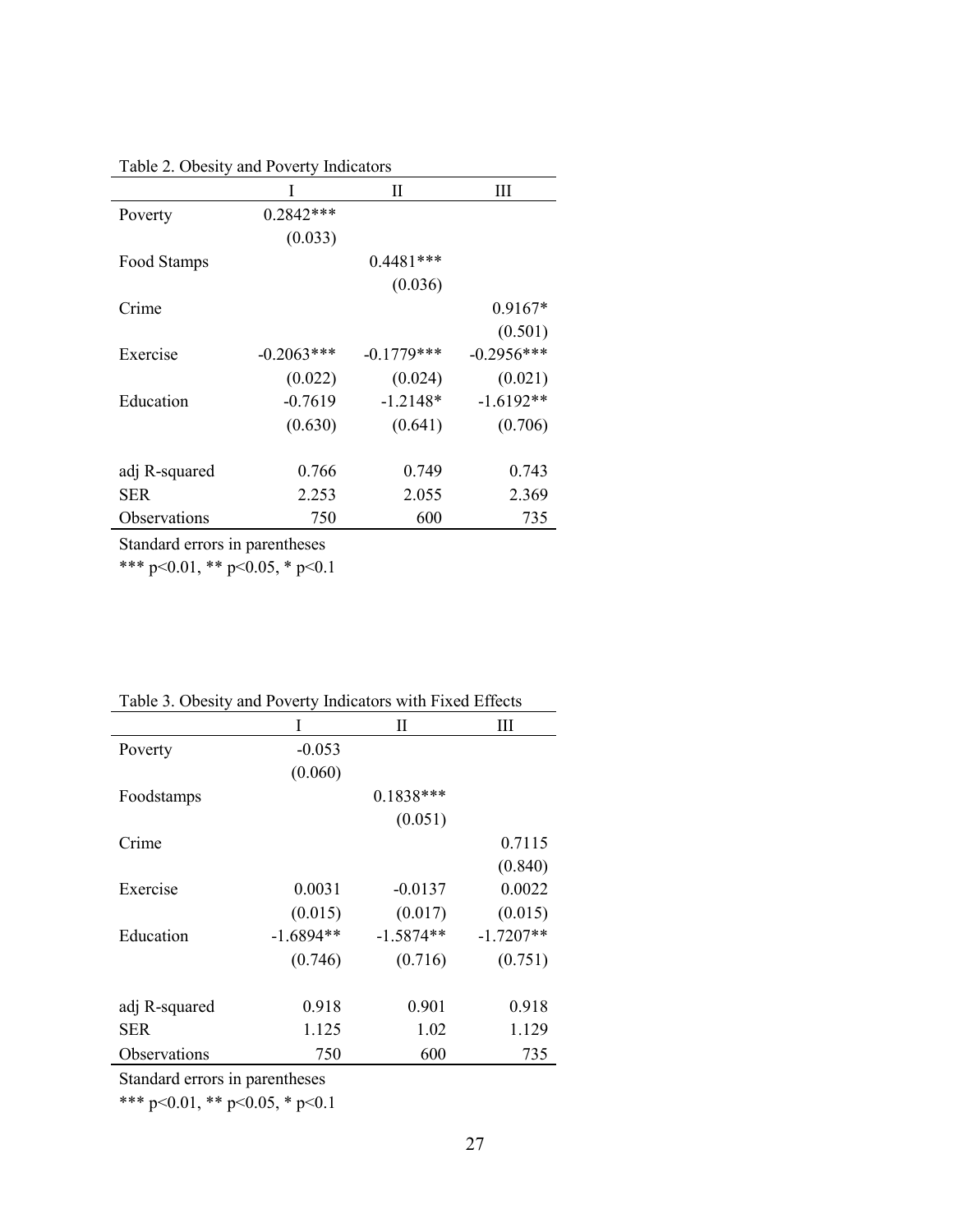|               | I            | $\mathbf{I}$ |
|---------------|--------------|--------------|
| Poverty       | $0.2842***$  | $-0.053$     |
|               | (0.033)      | (0.060)      |
| Exercise      | $-0.2063***$ | 0.0031       |
|               | (0.022)      | (0.015)      |
| Education     | $-0.7619$    | $-1.6894**$  |
|               | (0.630)      | (0.746)      |
| 1996          | $-2.1708$    | 0.8153       |
|               | $-1.648$     | $-0.858$     |
| 1997          | 1.3624***    | 1.1649***    |
|               | (0.451)      | (0.228)      |
| 1998          | $-0.042$     | 2.5243***    |
|               | (1.680)      | (0.878)      |
| 1999          | 3.6496***    | 2.6670***    |
|               | (0.550)      | (0.424)      |
| 2000          | 2.2748       | 3.6365***    |
|               | (1.705)      | (0.942)      |
| 2001          | 3.9524**     | 5.5565***    |
|               | (1.679)      | (0.882)      |
| 2002          | 4.7874***    | 6.2912***    |
|               | (1.677)      | (0.877)      |
| 2003          | 5.5340***    | 6.9975***    |
|               | (1.677)      | (0.875)      |
| 2004          | 6.2129***    | 7.6541***    |
|               | (1.645)      | (0.856)      |
| 2005          | 7.2021***    | 9.1716***    |
|               | (1.676)      | (0.871)      |
| 2006          | 8.0192***    | 9.7531***    |
|               | (1.676)      | (0.871)      |
| 2007          | 9.3155***    | 10.9367***   |
|               | (1.677)      | (0.874)      |
| 2008          | 9.3688***    | 11.4007***   |
|               | (1.678)      | (0.875)      |
| 2009          | 9.9241***    | 12.1580***   |
|               | (1.676)      | (0.870)      |
| adj R-squared | 0.766        | 0.918        |
| <b>SER</b>    | 2.253        | 1.125        |
| Observations  | 750          | 750          |

Table 4. Obesity and Poverty Indicators with Year for OLS and FE

Standard errors in parentheses

\*\*\* p<0.01, \*\* p<0.05, \* p<0.1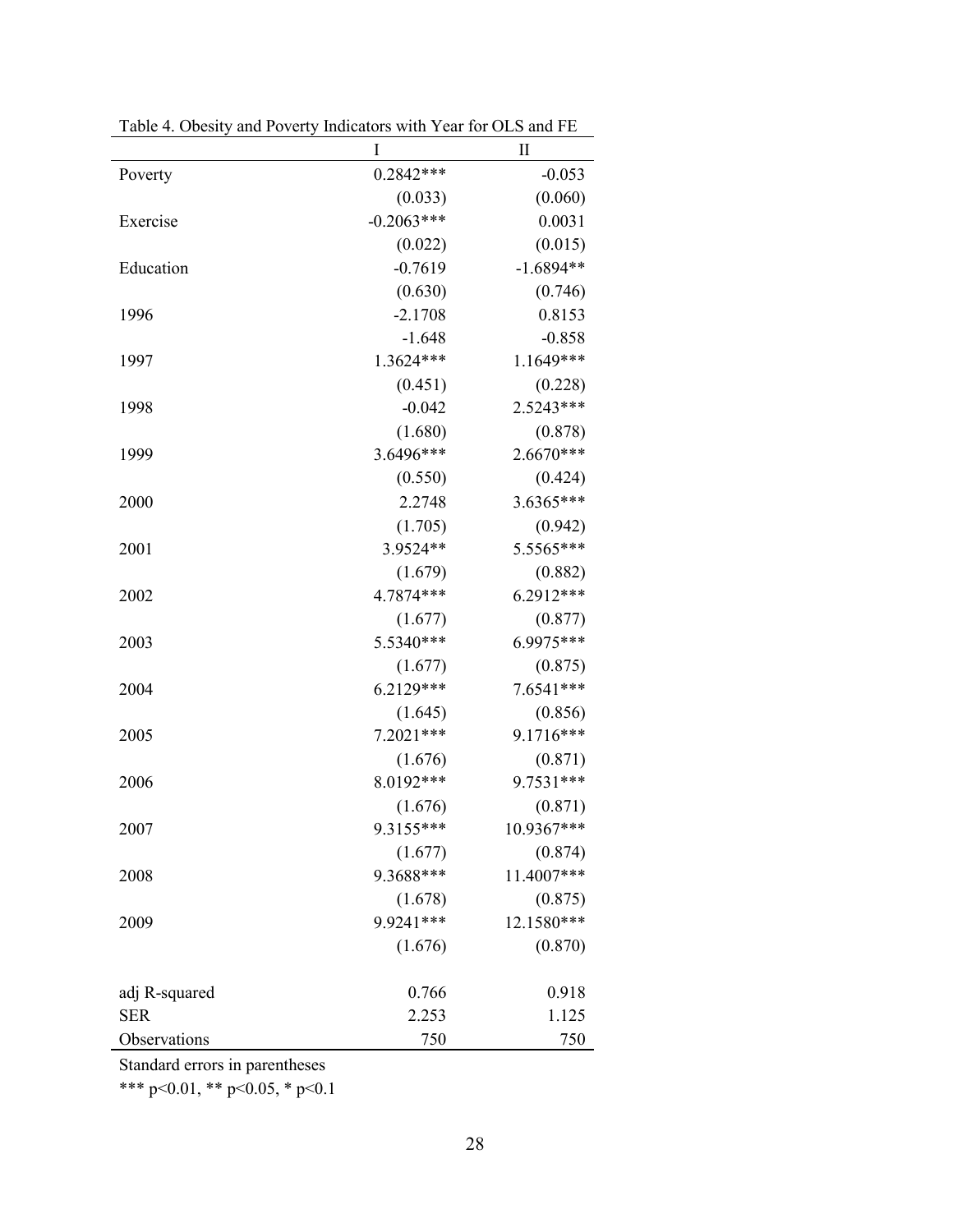#### VIII. BIBOLIOGRAPHY

- Avena, Nicole M., Pedro Rada, and Bartley G. Hoebel. "Sugar and Fat Bingeing Have Notable Differences in Addictive-like Behavior." *Journal of Nutrition*. 139 (2009): 1S-6S. Web. 22 Apr. 2012. <http://jn.nutrition.org/content/early/2009/01/28/jn.108.097584.full.pdf html>.
- Chang, Virgina W., and Diane S. Lauderdale. "Income Disparities in Body Mass Index and Obesity in the United States, 1971-2002." *Archives of Internal Medicine*. 165.18 (2005): 2122-8. Web. 5 Oct. 2011. <http://archinte.ama-assn.org/cgi/content/full/165/18/2122>.
- Donohue, John J. III, and Steven Levitt. "The Impact of Legalized Abortion on Crime." *Quarterly Journal of Economics*. 116.2 (2001): 379-420. Web. 22 Apr. 2012. <http://pricetheory.uchicago.edu/levitt/Papers/DonohueLevittTheImpactOfLegalized2001 .pdf>.
- Drewnowski, Adam, and SE Specter. "Poverty and obesity: the role of energy density and energy costs." *American Journal of Clinical Nutrition*. 79. (2004): 6-16. Web. 5 Oct. 2011. <http://www.ajcn.org/content/79/1/6.full.pdf html>.
- Lustig, Robert H., lect. *Sugar: The Bitter Truth*. UCtelevision, 2009. Web. 8 Apr 2012. <http://www.youtube.com/watch?v=dBnniua6-oM>.
- Pickett, Kate E., Shona Kelly, Eric Brunner, Tim Lobstein, and Richard G. Wilkinson. "Wider income gaps, wider waistbands? An ecological study of obesity and income